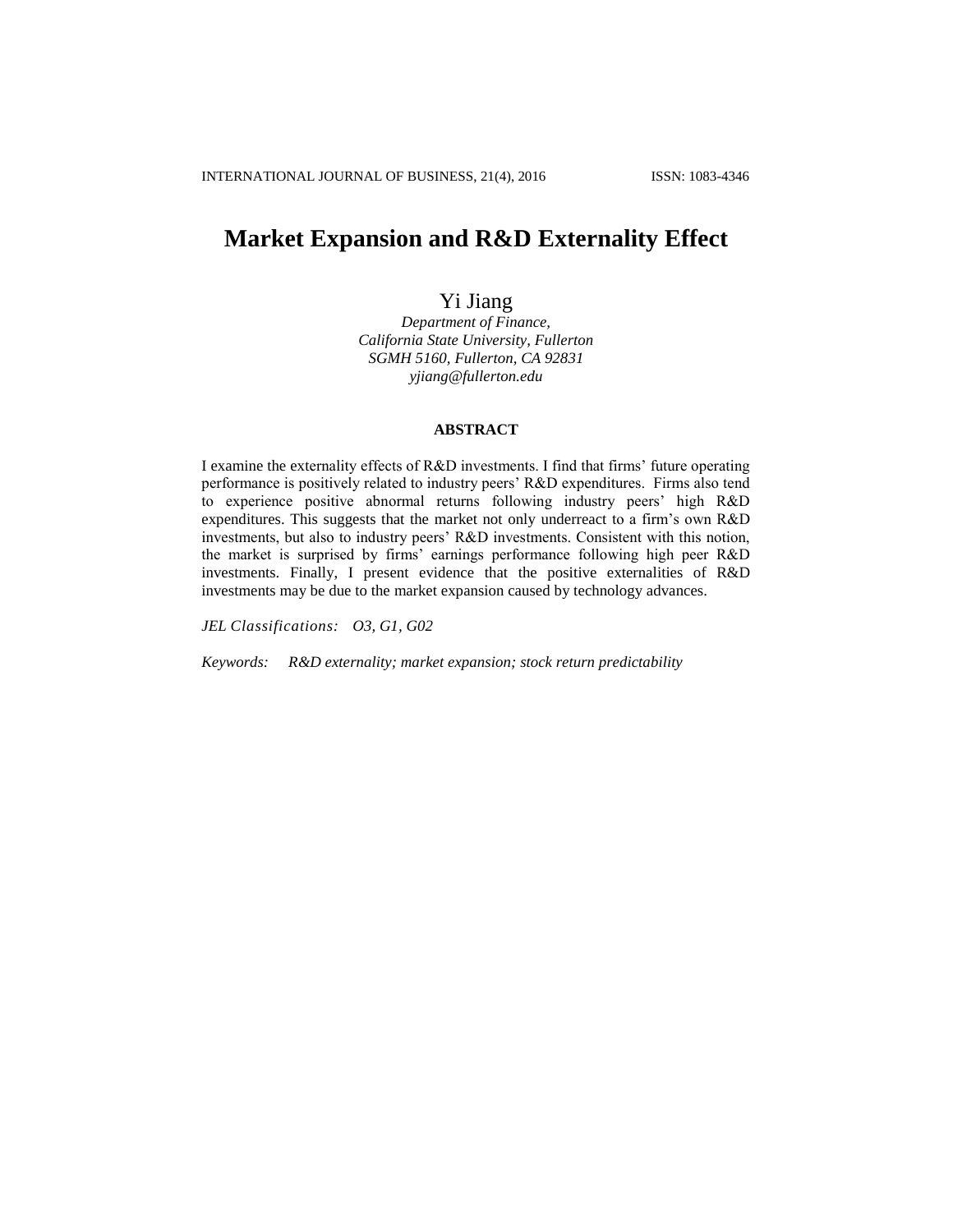### **I. INTRODUCTION**

An extensive literature in finance studies the valuation effects of corporate decisions/actions such as investing, financing or payout decisions, and whether the stock market immediately incorporates these effects. Little attention, however, has been paid to the externality effects of these decisions, i.e., how one firm's action affects the valuations of its peer companies. This is an important gap to be filled due to the significance of the topic. Studying externality effects enhances our understanding of the economy-wide benefits or costs of a certain corporate action and is therefore useful to regulators in forming regulatory decisions. It is also useful to investors and managers because they need to understand how (and how much) their peer companies' actions will affect the valuation of their firms and thus make more informed trading or managerial decisions.

Externalities of corporate decisions are plausible because peer companies (typically those in the same industry) employ similar or related raw materials and technologies/methods, and interact with same groups of customers and suppliers. In different situations, externality can be negative due to competition or positive if one firm's action can benefit or damage the whole industry. There has been some (albeit limited) evidence of such externalities. Hsu et al. (2010) and Braun and Larrain (2009) show that peer companies experience negative stock price reactions to IPOs in their industry, which is consistent with IPO-induced competitive advantages. Lang and Stulz (1992) documents both contagion and competitive effects for firms in the same industry upon bankruptcy announcements.

In this study, I analyze the cross-firm valuation effect of an important type of corporate investments in intangible assets – firms' R&D spending. More specifically, I focus on the intra-industry effect, i.e., how a firm's stock return is affected by the R&D investments of firms in the same industry. A large body of literature in economics (e.g., Hall (1993), Griliches (2002)) has shown that R&D investments by private-sector firms generate positive spillovers on the output growth and productivity increase within the same industry, in the downstream industries, as well as across regions and countries. Such spillovers are believed to be an important source of endogenous economic growth (e.g., Romer (1990a; 1990b); Griliches (1992)), and form the basic rationale for public policies on private-sector R&D investments.

I add to this literature by studying the valuation impact of firms' R&D expenditures on their peer companies in the same industry. My focus on R&D expenditures offers several advantages. Unlike the studies aforementioned that investigate firms' capital market transactions, I study externalities of firms' internal investments, which have no obvious market-timing motives. In addition, Eberhart et al. (2004) argue that R&D investments are distinctive from other long-term investments due to the stark contrast between its tangible costs and intangible benefits. Since the market tends to misreact to intangible information but not to tangible information (Daniel and Titman (2001)), it is interesting to examine the market's ability to incorporate the valuation impact of R&D's intangible benefits, both on the investment firm itself and on its peers.

Existing studies have documented that high R&D expenditures or large R&D increases are associated with subsequent positive abnormal stock returns as well as positive abnormal operating performance (see Chan et al. (2001), Eberhart et al. (2004),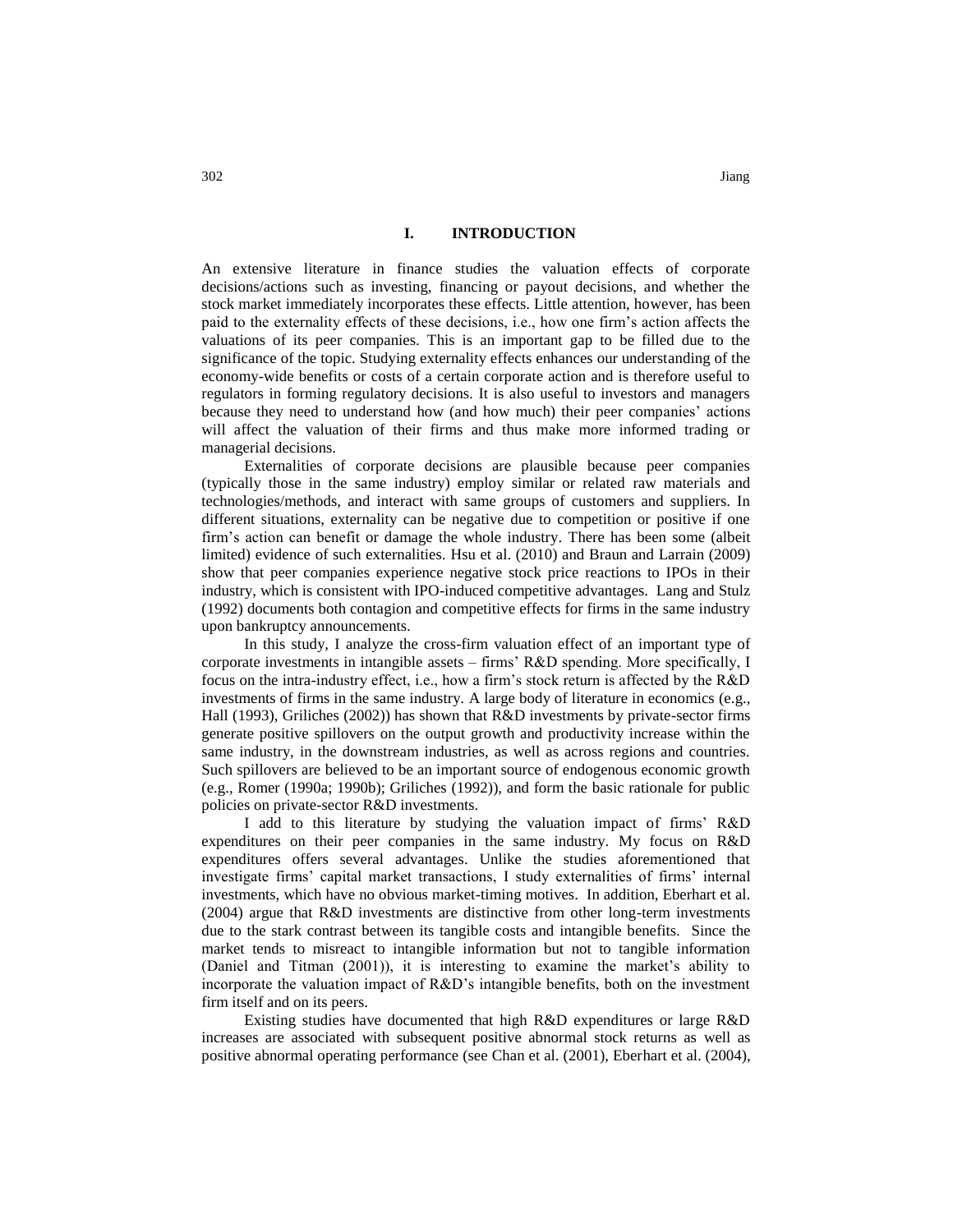Lev and Sougiannis (1996), and Lev et al. (2005)). These findings suggest that the market tends to underreact to the benefits of R&D expenditure. If R&D investments have positive externalities and the market also underreacts to such effects, then economists as well as investors may have underestimated the social benefits of R&D expenditures. Such social benefits should be taken into account in determining how to treat R&D in accounting rules, e.g., whether to require firms to fully expense their R&D expenditures or allow them to capitalize them in financial statements. Such discussion is timely when lawmakers are debating whether to extend certain tax cuts/benefits including R&D credits.

Using a sample of Compustat firms for the period of 1975-2012, I document evidence for positive externalities of R&D investments. I find that firms' future operating performance is positively related to peer firms' R&D investments. The results hold after I control for a firm's own R&D expenditures. This suggests that firms benefit from peers' R&D investments.

I then examine whether the stock market efficiently incorporates such value implication. I find that firms tend to experience positive abnormal returns in the year subsequent to high peer R&D investments, suggesting that the market underreacts to the externalities of R&D. Given that the valuation impact of the R&D externalities has not been documented before, regulators, economists as well as investors may have underestimated the benefits of R&D investments.

Consistent with the notion that the market underreacts to the externality effects of R&D, I also find that the market is surprised by firms' earnings performance following high peer R&D investments. Specifically, future earnings surprises and abnormal stock returns around earnings announcements are significantly positive where industry peers have high R&D investments, whereas these measures are insignificantly different from zero where industry peers have low R&D investments.

Finally, I identify a channel through which the benefits of R&D investments can spill over to other firms in the industry: advances in technology expand the market demand. Consistent with this hypothesis, I find that industry sales and employment grow faster when industry R&D intensity is high; and that the positive externality effect on operating performance is stronger where the market expands more.

# **II. DATA AND DESCRIPTIVE STATISTICS**

The sample includes Compustat firms for the period from 1975 through 2012. I impose the following sample criteria. (1) I require that the stock return data and financial statement data are available from CRSP and COMPUSTAT. (In some subsample analysis I also require analysts' earnings forecasts data are available from IBES.) (2) I exclude any firm-year observations for which total assets (Compustat variable AT) or sales (Compustat variable SALE) are either zero or negative. (3) Following Fama and French (1993), I exclude firms with negative book values of equity. (4) I also exclude firms with stock price less than \$5. (5) Utility firms (SIC=4900-4999) and financial firms (SIC=6000-6999) are excluded since they operate in a regulated environment and their characteristics differ substantially from nonregulated firms. (6) For a firm-year (or industry-year) observation to be included in the sample, I require the number of firms in the industry to be at least ten in that year. Firms are classified into 48 industries based on Fama-French (1997). (7) I require that firms have nonnegative R&D expenditures.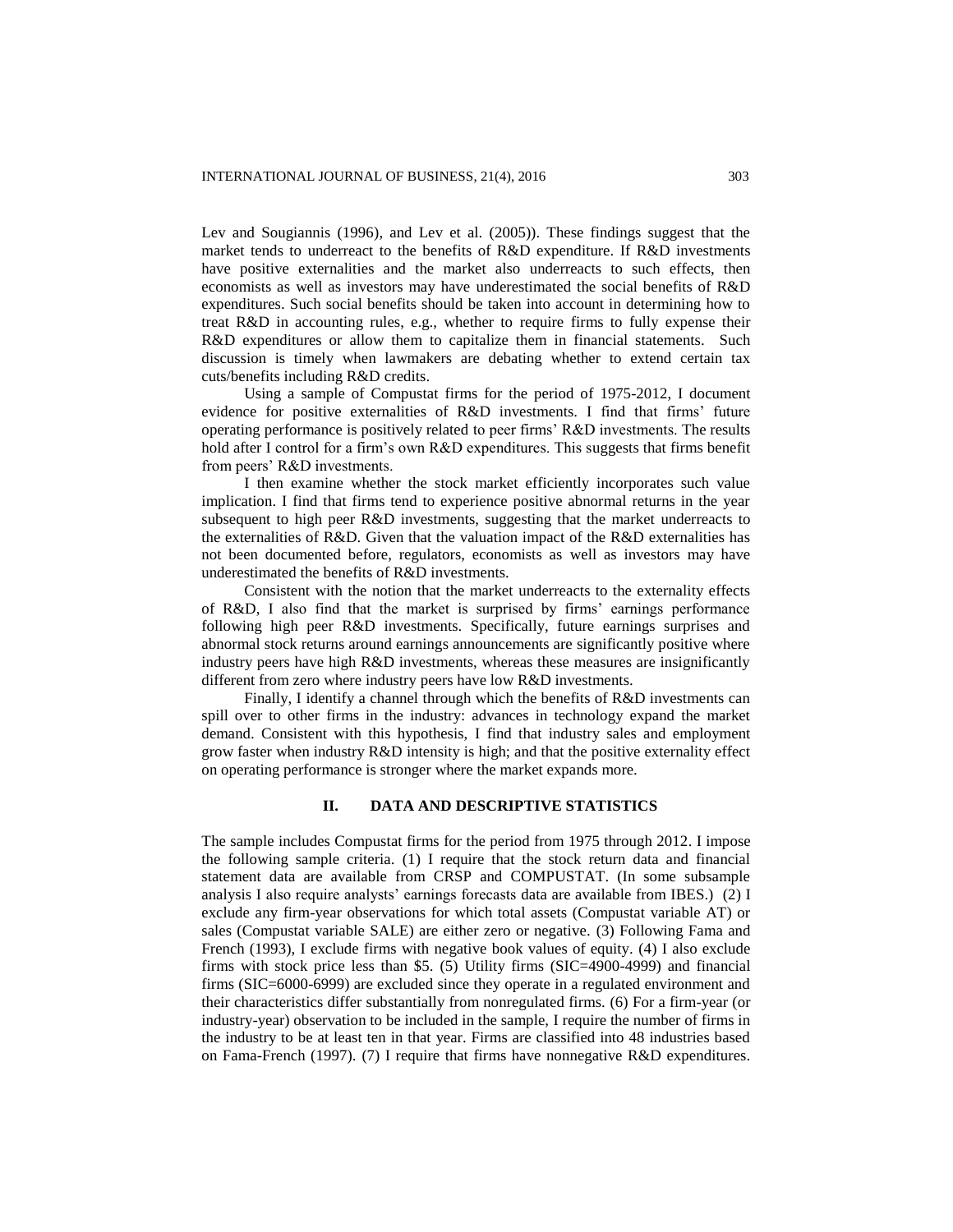Missing R&D expenditures are coded as zero. The resulting full sample consists of 89,782 firm-year observations for the period of 1975-2012. For the subsample analysis that further requires analyst earnings forecast data from IBES, the sub-sample consists of 47,053 firm-year observations.

I use three operating performance measures: gross profit margin measured sales minus costs of goods sold, divided by sale; gross ROA as sales minus costs of goods sold, divided by lagged assets; and sales growth rate.<sup>1</sup> I also use three variables to measure market expansion: industry sales growth as the growth rate of the aggregate industry sales, Industry employment growth as growth rate of the aggregate industry employment, and new firm entry as the number of new firms relative to the number of all firms at the end of last year. R&D expenditures are scaled by lagged sales (RDS), lagged assets (RDA), or by lagged market value of equity (RDE).

When computing industry peers' R&D expenditures for firm i, I use the mean RDS (or RDA, or RDE) for firms in the same industry excluding firm i: the corresponding industry variables are IRDS (or IRDA, or IRDE). In robustness checks, I use just industry R&D leaders as the peer group, where leaders are those whose RDS (or RDA or RDE) are among the top 30%. Results are robust.

In studying the impact of peer R&D investments, I also control for a firm' own characteristics in addition to its own R&D expenditures, including the firm size as the natural logarithm of market value of equity (ln(size)), the leverage ratio (LEV), the book-to-market ratio  $(ln(B/M))$  and the average monthly stock return in the previous 12 month (PrRET). Variable definitions are also listed below. All variables except for PrRET are winsorized at the 1% and 99% percentiles.<sup>2</sup> All dollar values are in 2012 constant dollars.

| Variable definition                                     |                                                                       |  |  |  |  |  |  |
|---------------------------------------------------------|-----------------------------------------------------------------------|--|--|--|--|--|--|
| Operating performance measures:                         |                                                                       |  |  |  |  |  |  |
| Gross profit margin                                     | $(sales - costs of goods sold)/sales$                                 |  |  |  |  |  |  |
| Gross ROA<br>$(sales - costs of goods sold)/lag assets$ |                                                                       |  |  |  |  |  |  |
| Sales growth                                            | (sales-lag sales)/lag sales                                           |  |  |  |  |  |  |
| Market expansion measures:                              |                                                                       |  |  |  |  |  |  |
| Industry sales growth                                   | industry aggregate sales growth                                       |  |  |  |  |  |  |
| Industry employment                                     | percentage change in total employees                                  |  |  |  |  |  |  |
| growth                                                  |                                                                       |  |  |  |  |  |  |
| New entry                                               | number of new firms scaled by the total number of firms in prior      |  |  |  |  |  |  |
|                                                         | year                                                                  |  |  |  |  |  |  |
| Firm Characteristics:                                   |                                                                       |  |  |  |  |  |  |
| <b>RDE</b>                                              | R&D expenditure scaled by lagged market equity                        |  |  |  |  |  |  |
| <b>RDS</b>                                              | R&D expenditure scaled by lagged sales                                |  |  |  |  |  |  |
| <b>RDA</b>                                              | R&D expenditure scaled by lagged assets                               |  |  |  |  |  |  |
| <b>IRDE</b>                                             | Industry mean (exclude firm i) RDE                                    |  |  |  |  |  |  |
| <b>IRDS</b>                                             | Industry mean (exclude firm i) RDS                                    |  |  |  |  |  |  |
| <b>IRDA</b>                                             | Industry mean (exclude firm i) RDA                                    |  |  |  |  |  |  |
|                                                         | Sum of long term debt and debt in current liabilities, all divided by |  |  |  |  |  |  |
| <b>LEV</b>                                              | total assets                                                          |  |  |  |  |  |  |
| Ln(SIZE)                                                | log market capitalization                                             |  |  |  |  |  |  |
| Ln(B/M)                                                 | log book-to-market ratio                                              |  |  |  |  |  |  |
| PrRET                                                   | average monthly return during the past 12 months (Momentum)           |  |  |  |  |  |  |

**Table 1**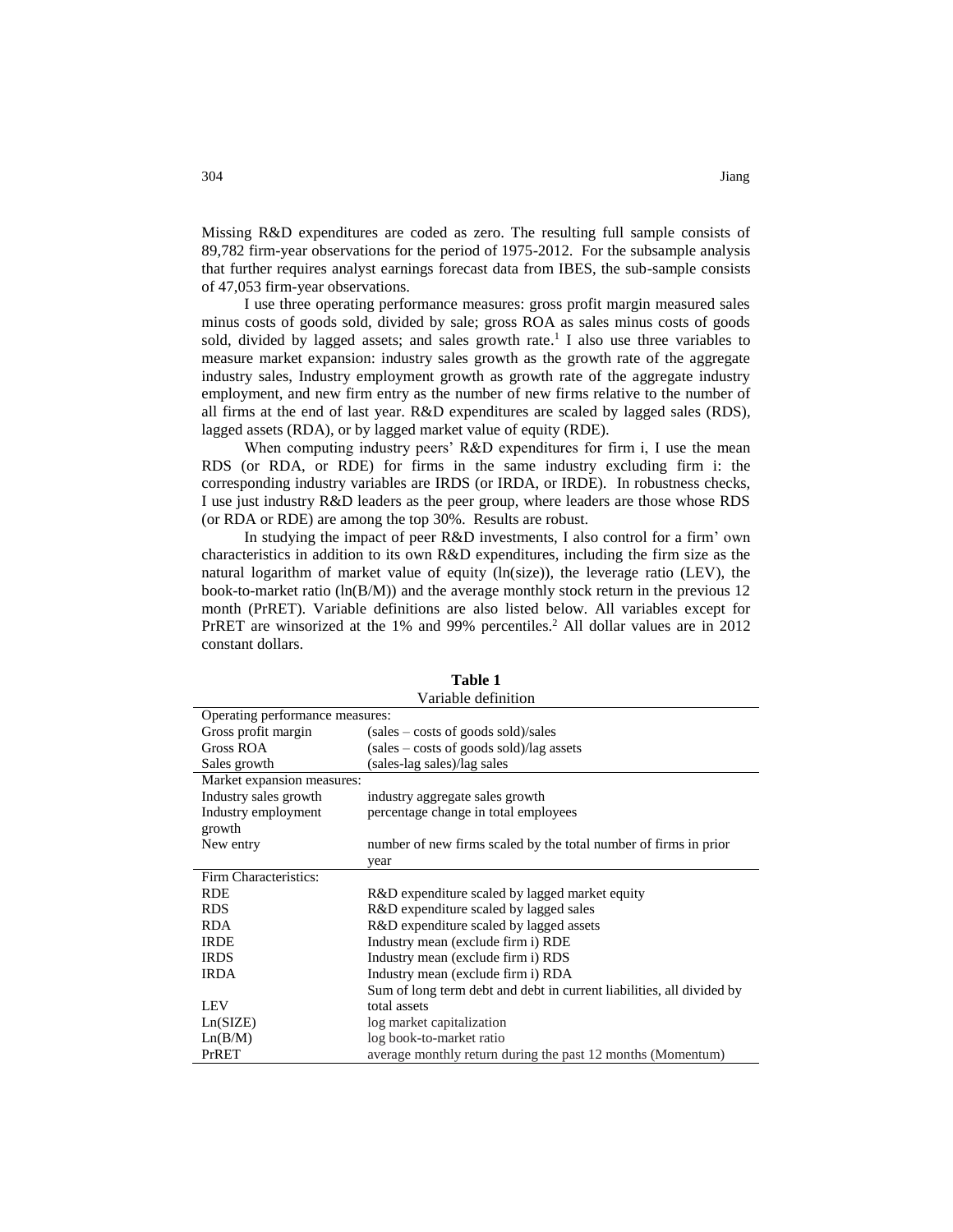Table 2 presents the summary statistics of these variables. I report the mean, median, min, max and standard deviation of main firm characteristics, market expansion variables, and operating performance variables. The mean (median) gross profit margin, gross ROA, and sales growth are  $0.34(0.33)$ ,  $0.47(0.42)$ ,  $0.17(0.11)$ . The mean (median) aggregate sales growth rate is 14% (13%). The mean (median) industry employment growth rate is 8% (6%). On average, 5% of new firms will enter the industry each year. The mean (median) RDE, RDS and RDA are 0.06(0), 0.06(0) and 0.04 (0), respectively.

**Table 2**

| radie 2                                        |       |         |         |         |       |            |  |  |  |
|------------------------------------------------|-------|---------|---------|---------|-------|------------|--|--|--|
| Summary statistics                             |       |         |         |         |       |            |  |  |  |
|                                                | N     | Mean    | Median  | Min     | Max   | <b>STD</b> |  |  |  |
| <b>Panel A: Operating Performance Measures</b> |       |         |         |         |       |            |  |  |  |
| Gross profit margin                            | 89782 | 0.34    | 0.33    | $-0.47$ | 0.84  | 0.22       |  |  |  |
| Gross ROA                                      | 74171 | 0.47    | 0.42    | $-0.01$ | 1.33  | 0.30       |  |  |  |
| Sales growth                                   | 74171 | 0.17    | 0.11    | $-0.32$ | 1.31  | 0.29       |  |  |  |
| <b>Panel B: Market expansion Measures</b>      |       |         |         |         |       |            |  |  |  |
| Industry sales growth                          | 87853 | 0.14    | 0.13    | $-0.02$ | 0.44  | 0.10       |  |  |  |
| Industry employment growth                     | 87853 | 0.08    | 0.06    | $-0.06$ | 0.34  | 0.08       |  |  |  |
| New entry                                      | 87853 | 0.05    | 0.03    | 0.00    | 0.22  | 0.05       |  |  |  |
| <b>Panel C: Firm Characteristics</b>           |       |         |         |         |       |            |  |  |  |
| RDE                                            | 74171 | 0.06    | 0.00    | 0.00    | 0.50  | 0.11       |  |  |  |
| <b>RDS</b>                                     | 89782 | 0.06    | 0.00    | 0.00    | 1.23  | 0.20       |  |  |  |
| RDA                                            | 74171 | 0.04    | 0.00    | 0.00    | 0.30  | 0.07       |  |  |  |
| <b>IRDE</b>                                    | 86585 | 0.08    | 0.05    | 0.00    | 0.45  | 0.09       |  |  |  |
| <b>IRDS</b>                                    | 88764 | 0.05    | 0.03    | 0.00    | 9.25  | 1.69       |  |  |  |
| IRDA                                           | 86585 | 0.04    | 0.02    | 0.00    | 0.22  | 0.05       |  |  |  |
| LEV                                            | 89553 | 0.22    | 0.20    | 0.00    | 0.64  | 0.18       |  |  |  |
| Ln(SIZE)                                       | 89782 | 12.14   | 12.00   | 8.86    | 16.47 | 1.82       |  |  |  |
| Ln(B/M)                                        | 81915 | $-0.59$ | $-0.54$ | $-2.62$ | 0.98  | 0.82       |  |  |  |
| PrRET                                          | 85143 | 0.26    | 0.12    | $-0.95$ | 27.77 | 0.71       |  |  |  |

The table reports summary statistics of main firm characteristics, market expansion variables, and operating performance variables for sample firms over 1975-2012. Gross profit margin= (sales – costs of goods sold)/sales. Gross ROA= (sales – costs of goods sold)/lag total assets. Sales growth= (sales-lag sales)/lag sales. Industry sales growth= (industry aggregate sales-lag industry aggregate sales)/lag industry aggregate sales. Industry employment growth is the percentage change in industry total employees ((industry total employees-lag industry total employees)/lag industry total employees). New entry is the number of new firms scaled by the total number of firms in prior year. RDE is R&D expenditure scaled by lag market equity. RDS is R&D expenditure scaled by lag sales. RDA is R&D expenditure scaled by lag total assets. IRDE is firm i's industry peers' mean RDE. IRDS is firm i's industry peers' mean RDS. IRDA is firm i's industry peers' mean RDA. LEV is the sum of long term debt and debt in current liabilities, all divided by total assets. Ln(SIZE) is the log of market capitalization. Ln(B/M) is the log book-to-market ratio. Momentum (PrRET) is the average monthly return during the past 12 months. All variables (except for Momentum PrRET) are winsorized at the 1<sup>th</sup> and 99<sup>th</sup> percentiles.

# **III. RESULTS**

In this section I examine the R&D spillover effects. I analyze the externality of R&D on corporate operating performance, stock returns, and future earnings news. I also examine a possible channel for the spillover effect.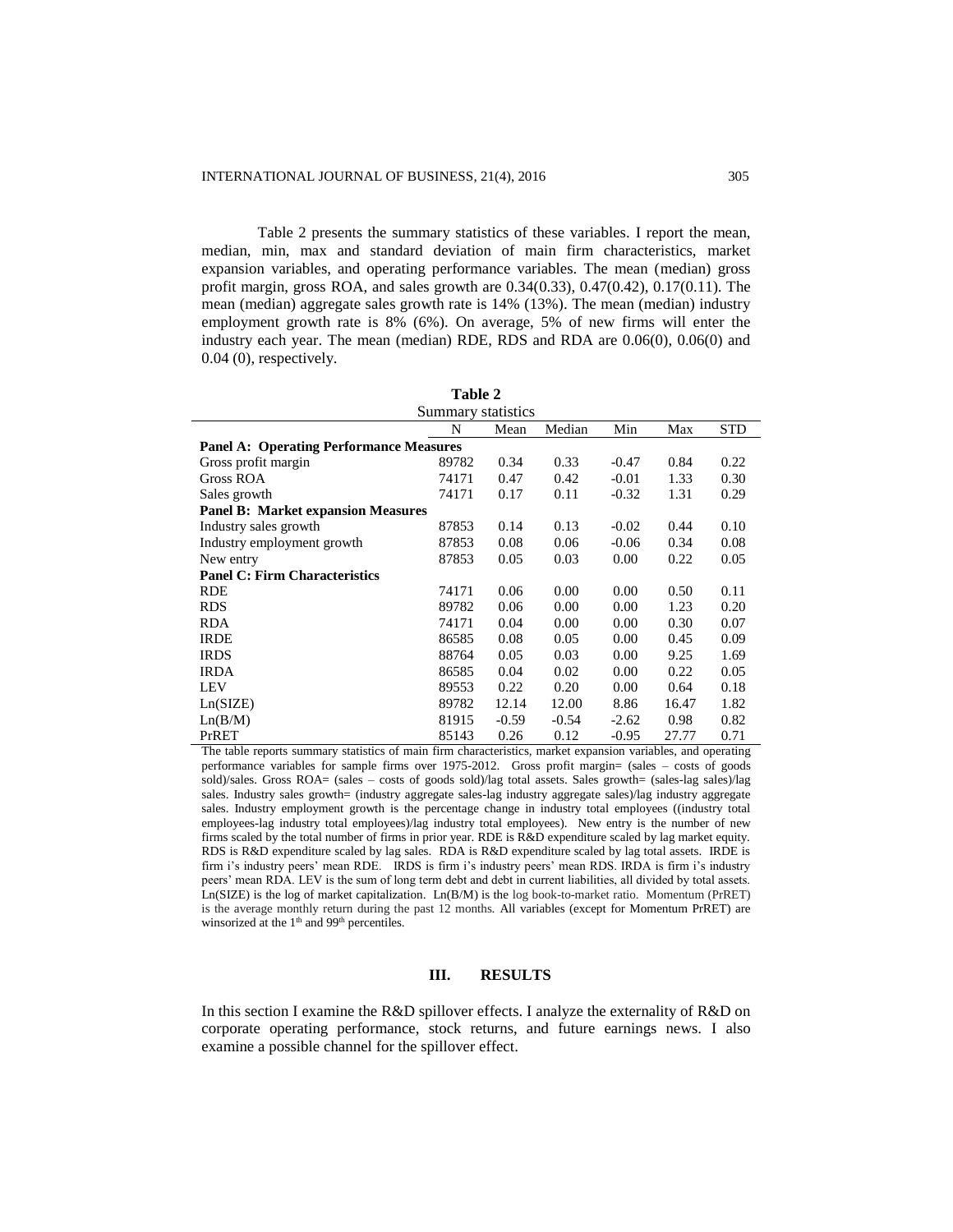#### **A. Industry Peer's R&D Expenditures And Future Operating Performance**

I first examine the externality of R&D investments on corporate operating performance. I hypothesize that a firm's operating performance not only depends on its own R&D investments but also the industry's R&D investments. To test the hypothesis, I estimate the following regressions:

Operating Performanc  $e_{i,t+k} = b_0 + b_1 \times R \& D_{peer,t} + b_2 \times R \& D_{i,t} + \beta \times$  Controls  $+e_{it}$  (1)

where operating performance measures are gross profit margin, gross ROA or sales growth;  $k=1$ , 2 or 3 years; and peer firms include firms in the same industry excluding firm i. Firm's own R&D intensity measures are RDE, RDS, and RDA. Industry peer's R&D intensity measures are IRDE, IRDA and IRDS, respectively. The control variables are log of market capitalization (lnSIZE) and firm leverage (LEV). If the competitive effect dominates the spillover effect, then  $b<sub>1</sub><0$ ; if the spillover dominates the competitive effect, then  $b_1>0$ .

The regression results of Equation (1) are reported in Table 3. Gross profit margin and Gross ROA are positively and significantly related to industry peer's R&D intensity measures IRDE/IRDA/IRDS for years t+1, t+2 and t+3, respectively (all of the coefficients are significant at the 10% level). Those results are also economically significant. For example, one standard deviation increase in IRDS causes Gross profit margin, Gross ROA, and Sales growth to increase by 2.5%, 3.6% and 3.3% in year t+1, respectively. In comparison, the mean Gross profit margin, mean Gross ROA and Sales growth are 0.34, 0.47 and 0.17, respectively in the full sample. Sales growth is always positively related to industry peers' R&D expenditures but most of the coefficients  $b_1$ are not significant. In general, these results suggest that there is positive externality of R&D expenditures on industry peers' future operating performance. Table 2 also shows that a firm's own R&D intensity has positive effects on gross profit margin and sales growth in the next 3 years, but has insignificant effect on gross ROA.

The unique nature of corporate R&D activities suggest that the stock market may not be fully efficient in valuing the spillover effect of R&D investments. Indeed, the results documented above suggest that R&D investments by industry peers do not immediately result in tangible assets for the firms, and the cash flow benefit to firms may take years to materialize. The three operating performance measures I use reflect market expansion and productivity growth, the two possible channels through which the real effect of R&D spillover takes place. To capture the market expansion effect, I use a firm's annual sales growth rate. To capture productivity growth, I include gross profit margin and return on assets (ROA). The results are consistent with the notion that industry peers' R&D activities have real spillover effects on a firm's sales growth and profitability.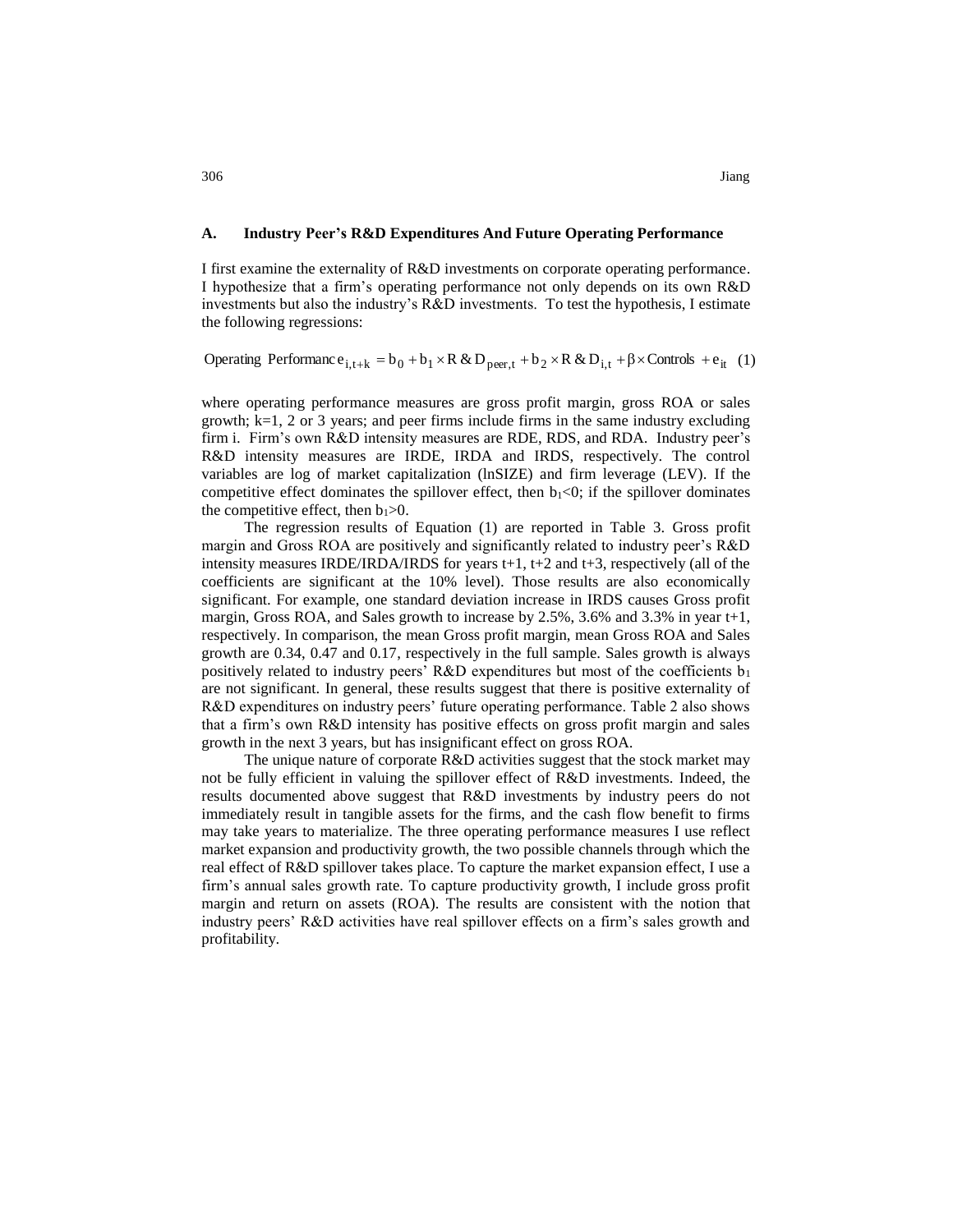#### INTERNATIONAL JOURNAL OF BUSINESS, 21(4), 2016 307

| Table 3                                                    |  |
|------------------------------------------------------------|--|
| Operating performance and industry peer's R&D expenditures |  |

|             | ັ້<br>Dependent variable: operating performance |                        | Dependent variable: operating performance | <u>J 1</u>   |                                 |              | Dependent variable: operating performance |                         |              |  |  |
|-------------|-------------------------------------------------|------------------------|-------------------------------------------|--------------|---------------------------------|--------------|-------------------------------------------|-------------------------|--------------|--|--|
|             | measures for Year $t+1$                         |                        |                                           |              | measures for Year $t+2$         |              |                                           | measures for Year $t+3$ |              |  |  |
|             | Gross profit                                    | Gross                  | <b>Sales</b>                              | Gross profit | Gross                           | <b>Sales</b> | Gross profit                              | <b>Gross ROA</b>        | <b>Sales</b> |  |  |
|             | margin                                          | <b>ROA</b>             | Growth                                    | margin       | <b>ROA</b>                      | Growth       | margin                                    |                         | Growth       |  |  |
|             | R&D measure: RDE(R&D/Market Cap)                |                        |                                           |              |                                 |              |                                           |                         |              |  |  |
| <b>IRDE</b> | $1.49**$                                        | $6.19***$              | 4.88*                                     | $3.63***$    | $7.30***$                       | 5.59         | $3.11***$                                 | $9.12***$               | 5.69         |  |  |
|             | (2.43)                                          | (2.89)                 | (1.80)                                    | (3.27)       | (2.64)                          | (1.58)       | (3.29)                                    | (2.74)                  | (1.48)       |  |  |
| <b>RDE</b>  | $1.92***$                                       | 2.30                   | 1.78                                      | $3.18***$    | 0.74                            | 2.45         | $3.82***$                                 | $-0.25$                 | 4.49**       |  |  |
|             | (2.80)                                          | (0.97)                 | (0.72)                                    | (4.48)       | (0.30)                          | (0.70)       | (4.31)                                    | $(-0.12)$               | (2.21)       |  |  |
| Ln(SIZE)    | 0.012                                           | $-0.61$ ***            | $-1.08***$                                | 0.04         | $-0.87$ ***                     | $-1.96***$   | 0.06                                      | $-0.99***$              | $-1.48***$   |  |  |
|             | (0.46)                                          | $(-6.11)$              | $(-3.65)$                                 | (0.85)       | $(-6.89)$                       | $(-4.03)$    | (1.03)                                    | $(-8.16)$               | $(-6.75)$    |  |  |
| <b>LEV</b>  | $-0.42$                                         | $-9.63***$             | $-1.68$                                   | $-0.99$      | $-6.59***$                      | $-9.13***$   | $-0.94$                                   | $-5.53***$              | $-1.86$      |  |  |
|             | $(-1.46)$                                       | $(-6.48)$              | $(-0.85)$                                 | $(-1.13)$    | $(-4.52)$                       | $(-2.83)$    | $(-1.04)$                                 | $(-3.61)$               | $(-0.87)$    |  |  |
|             | R&D measure: RDA (R&D/Assets)                   |                        |                                           |              |                                 |              |                                           |                         |              |  |  |
| <b>IRDA</b> | $2.41***$                                       | $12.46***$             | 0.55                                      | $5.57***$    | $19.12***$                      | 5.51         | $5.20***$                                 | $21.41***$              | 6.43         |  |  |
|             | (2.86)                                          | (4.02)                 | (0.12)                                    | (3.43)       | (3.88)                          | (0.94)       | (3.45)                                    | (3.69)                  | (0.99)       |  |  |
| <b>RDA</b>  | $6.81***$                                       | 0.04                   | 24.98***                                  | $11.76***$   | $-10.50$                        | $17.40*$     | $12.98***$                                | $-11.38$                | 22.89***     |  |  |
|             | (3.68)                                          | (0.01)                 | (3.54)                                    | (5.40)       | $(-1.39)$                       | (1.90)       | (4.18)                                    | $(-1.23)$               | (4.54)       |  |  |
| Ln(SIZE)    | 0.01                                            | $-0.60^{\ast\ast\ast}$ | $-1.10***$                                | 0.04         | $\textbf{-0.86}^{\ast\ast\ast}$ | $-1.96***$   | 0.06                                      | $-0.98***$              | $-1.48***$   |  |  |
|             | (0.44)                                          | $(-6.09)$              | $(-3.70)$                                 | (0.84)       | $(-6.88)$                       | $(-4.04)$    | (1.07)                                    | $(-8.15)$               | $(-6.78)$    |  |  |
| <b>LEV</b>  | $-0.16$                                         | $-9.64***$             | $-0.43$                                   | $-0.52$      | $-6.98***$                      | $-8.38***$   | $-0.49$                                   | $-5.76***$              | $-1.14$      |  |  |
|             | $(-0.53)$                                       | $(-6.87)$              | $(-0.21)$                                 | $(-0.64)$    | $(-5.27)$                       | $(-2.44)$    | $(-0.58)$                                 | $(-4.03)$               | $(-0.53)$    |  |  |
|             | R&D measure: RDS (R&D/Sales)                    |                        |                                           |              |                                 |              |                                           |                         |              |  |  |
| <b>IRDS</b> | $0.27***$                                       | $0.79*$                | 0.19                                      | $0.60*$      | $1.35***$                       | 0.40         | $0.80***$                                 | $1.86**$                | 0.97         |  |  |
|             | (2.50)                                          | (1.93)                 | (0.38)                                    | (1.79)       | (2.05)                          | (0.65)       | (2.71)                                    | (1.98)                  | (1.32)       |  |  |
| <b>RDS</b>  | $12.76***$                                      | $21.09***$             | $43.50***$                                | $24.17***$   | $24.34***$                      | 52.03***     | $21.81***$                                | 27.20***                | 56.02***     |  |  |
|             | (3.97)                                          | (3.44)                 | (4.23)                                    | (4.79)       | (3.14)                          | (2.82)       | (5.28)                                    | (2.84)                  | (2.74)       |  |  |
| Ln(SIZE)    | 0.03                                            | $-0.64***$             | $-1.11***$                                | 0.01         | $-0.91***$                      | $-2.03***$   | 0.04                                      | $-1.04***$              | $-1.55***$   |  |  |
|             | (0.12)                                          | $(-6.44)$              | $(-3.86)$                                 | (0.19)       | $(-7.15)$                       | $(-4.22)$    | (0.64)                                    | $(-8.39)$               | $(-7.08)$    |  |  |
| <b>LEV</b>  | $-0.02$                                         | $-9.24***$             | 0.07                                      | 0.17         | $-6.13***$                      | $-6.76^*$    | $-0.45$                                   | $-4.93***$              | 0.35         |  |  |
|             | $(-0.07)$                                       | $(-6.27)$              | (0.04)                                    | (0.31)       | $(-4.29)$                       | $(-1.88)$    | $(-0.55)$                                 | $(-3.24)$               | (0.14)       |  |  |

The table reports operating performance regressions for sample firms over 1975-2012. The sample contains 89,782 firm-year observations. The dependent variables are operating performance measures (Gross profit margin, Gross ROA and Sales growth) for year t+1, t+2 and t+3, respectively. I rescale the dependent variable by a factor of 100. That is, I multiple the R&D measures by 100. The independent variables are R&D measures (R&D/Market Cap, R&D/Assets, R&D/Sales), LnSIZE, and LEV. All variables are defined as in Table 1. All variables are winsorized at the 1<sup>th</sup> and 99<sup>th</sup> percentiles. A \*\*\*, \*\*, \* denote significance at the 1%, 5%, and 10% levels, respectively. Numbers in parentheses are *t*-statistics.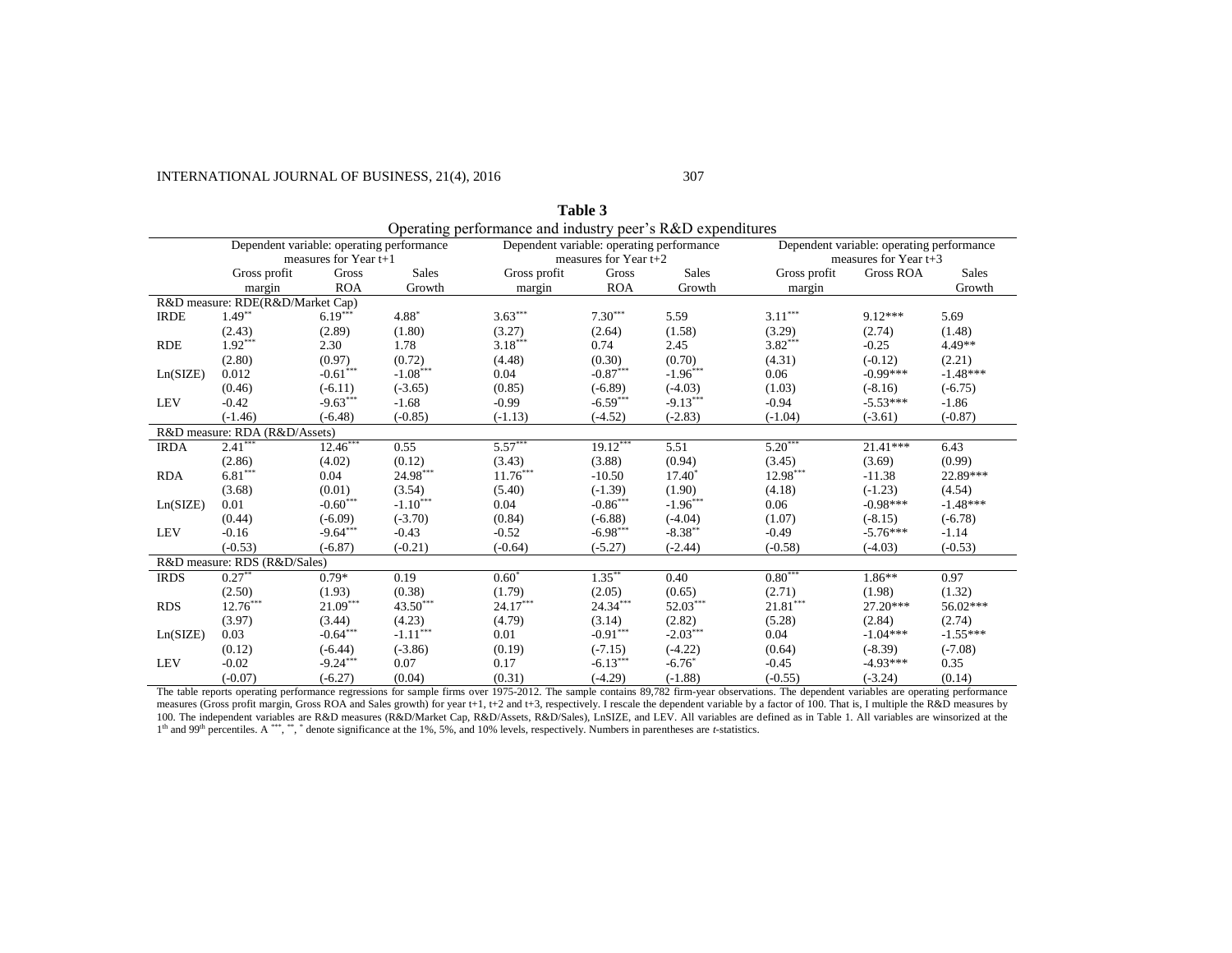#### **B. Industry peer's R&D expenditures and future stock returns**

I next examine the externality of R&D investments on firm's stock returns. Specifically, I estimate the following regression:

Stock Returns  $i_{t+k} = c_0 + c_1 \times R \& D_{peer,t} + c_2 \times R \& D_{i,t} + \beta \times$ Controls  $+e_{it}$ (2)

where k=1, 2 or 3 years and control variables include log of market capitalization (LnSIZE); log of book-to-market (LnB/M) and Momentum (PrRET).

Existing studies show that a firm's future stock returns are positively related to its R&D intensity, suggesting the market tends to underreact to the information. If stock investors also tend to underreact to a firm's industry peers' R&D intensity, then the coefficient  $c_1$  will be significantly different from zero:  $c_1>0$  if the spillover effect dominates the competitive effect, or  $c_1 < 0$  if the competitive effect dominates the spillover effect.

The regression results are reported in Table 4. The coefficient on IRDS is positive and significant for years  $t+1$  and  $t+2$ , but is not significant for year  $t+3$ . The coefficient on IRDA is positive and significant for year  $t+1$  and  $t+3$  while the coefficient on IRDE is only significant for year t+1. Overall, the results show that companies experience positive abnormal returns in the first year after industry peers' R&D expenditures, but not significantly so after that. It suggests that the market underreact to the spillover effect for about one year's time. Industry peer's R&D expenditures have also a huge economic effect. In fact, a one standard deviation increase in IRDE, IRDA and IRDS causes stock returns to increase by 29%, 17% and 45% in year t+1, respectively.

Consistent with prior studies (Chan, et al., 2001; Eberhart et al., 2004; Lev and Sougiannis, 1996), I also find that a firm's own R&D intensity has a positive impact on subsequent stock returns. The impact of firm's own R&D intensity is also economically important. A standard deviation increase in RDE, RDA and RDS causes stock returns to increase by 7%, 36% and 8% in year t+1, respectively. The signs and statistical significance for the coefficients of Ln(Size), Ln(B/M), and PrRet are generally consistent with prior literature.

Particularly noteworthy is that the coefficient for peer's R&D expenditures is significantly positive even after controlling for firm's own R&D intensity. Thus, the economic benefit to firms is stronger when there is an industry-wide R&D increase. This reflects an industry-wide spillover effect. Whether industry peer's R&D spending positively predict stock returns of a firm depends not only on the significance of the real spillover effect mentioned above, but also on the efficiency of inter-firm information transmission in the financial market, i.e., on the efficiency of the financial market to incorporate information about one firm's action on the cash flows and risks of another. Specifically, in the valuation of a stock, investors may underreact to the information that its industry peers' increase in R&D investments; hence the stock may subsequently experience positive abnormal returns. Indeed, the documented results have shown that investors under-react to the industry-wide R&D spillover effect: the intensity of peer's R&D investments is positively related to subsequent abnormal stock returns. Thus, understanding the cross-firm valuation consequences of corporate R&D investments may be an important challenge for investors.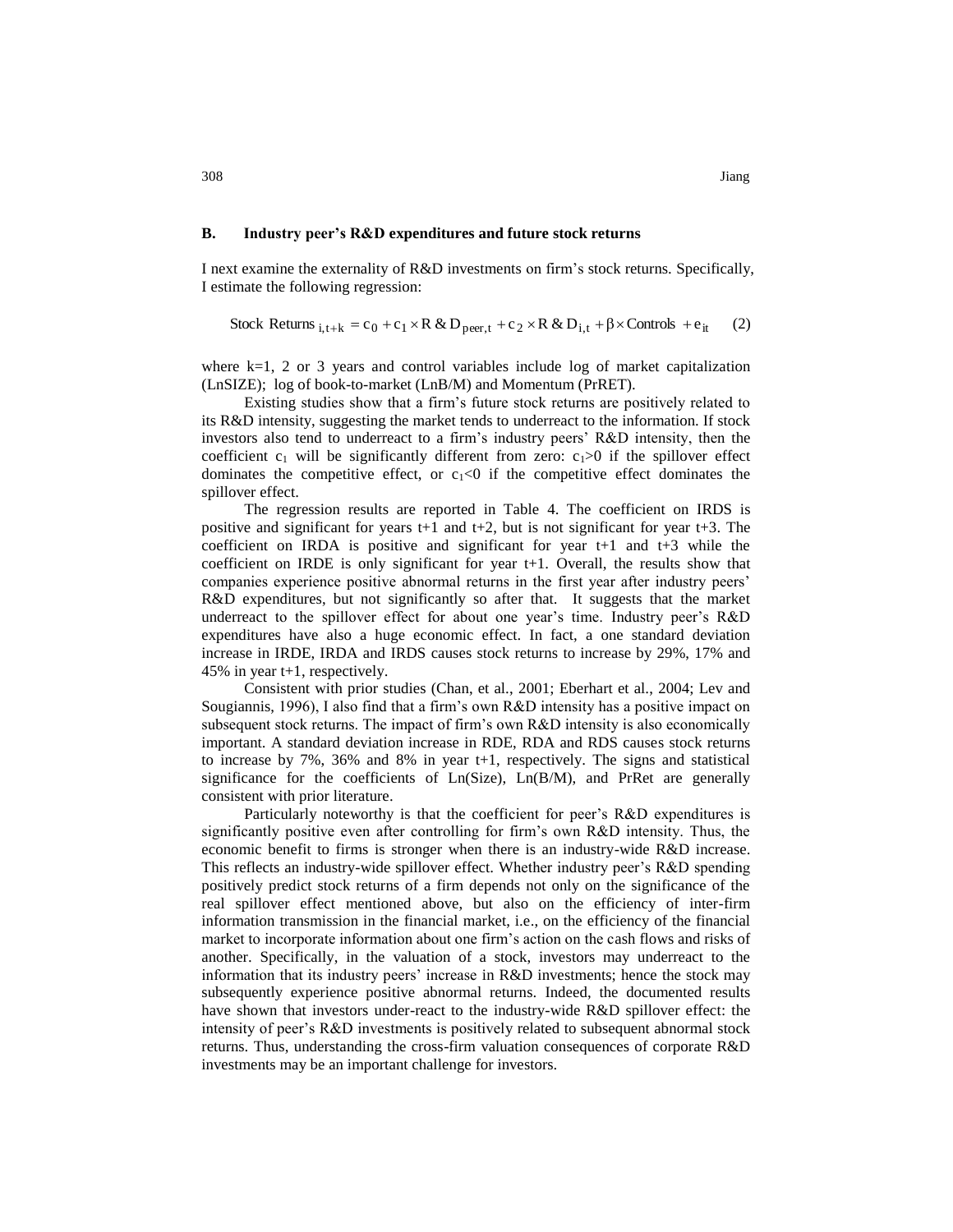|                                  | Dependent variable:          | Dependent variable:         | Dependent variable:         |  |  |  |  |  |
|----------------------------------|------------------------------|-----------------------------|-----------------------------|--|--|--|--|--|
|                                  | stock return for Year t+1    | stock return for Year $t+2$ | stock return for Year $t+3$ |  |  |  |  |  |
| R&D measure: RDE(R&D/Market Cap) |                              |                             |                             |  |  |  |  |  |
| <b>IRDE</b>                      | $0.33*$                      | 0.28                        | 0.22                        |  |  |  |  |  |
|                                  | (1.93)                       | (1.53)                      | (1.37)                      |  |  |  |  |  |
| <b>RDE</b>                       | $0.20***$                    | $0.18**$                    | 0.07                        |  |  |  |  |  |
|                                  | (3.21)                       | (2.56)                      | (1.54)                      |  |  |  |  |  |
| LnSIZE                           | $-0.04***$                   | $-0.03***$                  | $-0.01**$                   |  |  |  |  |  |
|                                  | $(-5.11)$                    | $(-3.66)$                   | $(-2.26)$                   |  |  |  |  |  |
| LnB/M                            | $0.03**$                     | 0.02                        | $0.03**$                    |  |  |  |  |  |
|                                  | (2.15)                       | (1.41)                      | (2.02)                      |  |  |  |  |  |
| PrRET                            | $0.05**$                     | $-0.01$                     | $-0.01$                     |  |  |  |  |  |
|                                  | (2.23)                       | $(-0.53)$                   | $(-0.67)$                   |  |  |  |  |  |
|                                  | R&D measure: RDA(R&D/Assets) |                             |                             |  |  |  |  |  |
| <b>IRDA</b>                      | $0.24*$                      | 0.18                        | $0.20*$                     |  |  |  |  |  |
|                                  | (1.87)                       | (1.52)                      | (1.67)                      |  |  |  |  |  |
| <b>RDA</b>                       | $0.46***$                    | $0.40**$                    | 0.12                        |  |  |  |  |  |
|                                  | (2.88)                       | (2.54)                      | (1.07)                      |  |  |  |  |  |
| LnSIZE                           | $-0.04***$                   | $-0.03***$                  | $-0.01**$                   |  |  |  |  |  |
|                                  | $(-5.41)$                    | $(-3.84)$                   | $(-2.39)$                   |  |  |  |  |  |
| LnB/M                            | $0.03**$                     | $0.02*$                     | $0.03**$                    |  |  |  |  |  |
|                                  | (2.27)                       | (1.90)                      | (2.03)                      |  |  |  |  |  |
| PrRET                            | $0.04**$                     | $-0.01$                     | $-0.01$                     |  |  |  |  |  |
|                                  | (2.12)                       | $(-0.48)$                   | $(-0.53)$                   |  |  |  |  |  |
|                                  | R&D measure: RDS(R&D/Sales)  |                             |                             |  |  |  |  |  |
| <b>IRDS</b>                      | $0.44**$                     | $0.38*$                     | 0.24                        |  |  |  |  |  |
|                                  | (1.98)                       | (1.80)                      | (1.34)                      |  |  |  |  |  |
| <b>RDS</b>                       | 0.15                         | $0.23*$                     | 0.09                        |  |  |  |  |  |
|                                  | (1.52)                       | (1.70)                      | (1.05)                      |  |  |  |  |  |
| LnSIZE                           | $-0.05***$                   | $-0.03***$                  | $-0.02**$                   |  |  |  |  |  |
|                                  | $(-5.01)$                    | $(-3.53)$                   | $(-2.39)$                   |  |  |  |  |  |
| LnB/M                            | 0.01                         | 0.01                        | 0.02                        |  |  |  |  |  |
|                                  | (0.53)                       | (0.29)                      | (0.87)                      |  |  |  |  |  |
| PrRET                            | $0.06^{\ast\ast\ast}$        | $-0.01$                     | $-0.01$                     |  |  |  |  |  |
|                                  | (2.49)                       | $(-0.42)$                   | $(-0.37)$                   |  |  |  |  |  |

**Table 4** Stock returns and industry peer's R&D expenditures

The table reports stock returns regressions for sample firms over 1975-2012. The sample contains 89,782 firm-year observations. The dependent variables are stock returns for year t+1, t+2 and t+3, respectively. The independent variables are R&D measures (R&D/Market Cap, R&D/Assets, R&D/Sales), LnSIZE, LnB.M, and Momentum (PrRET). I rescale the industry R&D measures by a factor of 100. That is, I multiple the industry R&D measures by 100. All variables are defined as in Table 1. All variables (except for Momentum (PrRET)) are winsorized at the  $1<sup>th</sup>$  and  $99<sup>th</sup>$  percentiles. A \*\*\*, \*\*, \* denote significance at the 1%, 5%, and 10% levels, respectively. Numbers in parentheses are *t*-statistics.

# **C. Industry Peer's R&D Expenditures And Future Earnings News**

I have shown that firms experience positive abnormal returns following their industry peers' high R&D investments. This implies that the market does not fully incorporate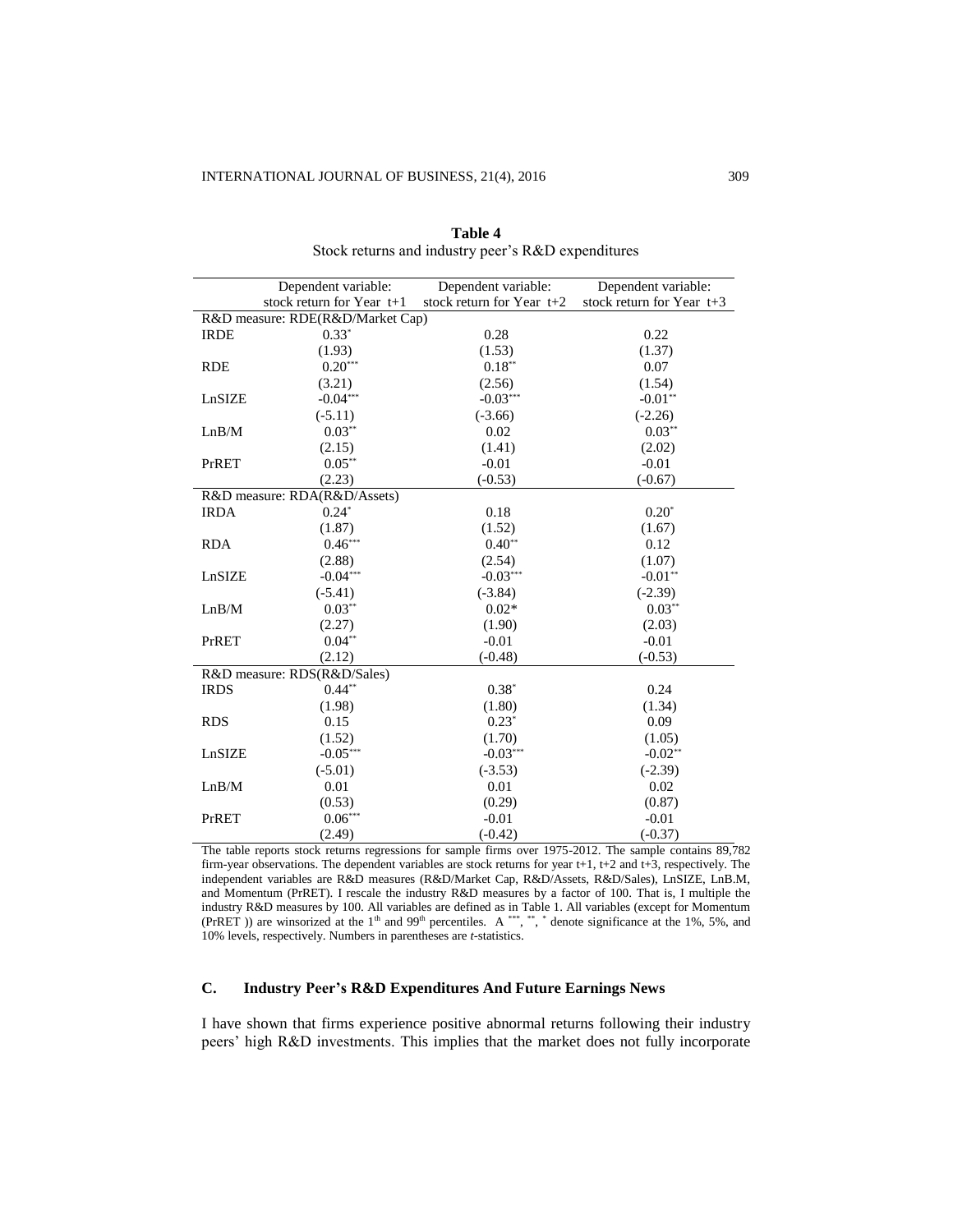the valuation implications of industry peers' R&D expenditures immediately. This further implies that investors may be surprised by their firm's performance in the future. Since I can reasonably measure market expectation and surprises with earnings, I test whether future earnings surprises and market reactions to earnings announcements are more positive for firms with higher peers' R&D investments.

I obtain actual earnings and analyst forecast data from IBES. I examine earnings surprises and abnormal stock returns around annual earnings announcements for three years. Earnings surprise is calculated as the difference between actual earnings and mean analyst forecast divided by the stock price five days prior to the announcement date. <sup>3</sup> Earnings announcement abnormal return is the market-adjusted returns calculated for the three days around the annual earnings announcement.<sup>4</sup>

I divide sample firms into quintiles based on the industry peers' R&D expenditures. For each quintile, I first compute the cross-sectional mean of earnings surprise and earnings announcement abnormal returns for each year, and then I compute the time-series average of the annual cross-sectional means (the standard error of the time-series average is based on the times-series standard deviation of the annual cross-sectional means).

Table 5 presents these time-series averages of cross-sectional means. Panel A reports the average earnings surprise for each peer R&D quintile, as well as the difference between Quintile 5 and Quintile 1. I find that for low peer R&D quintiles, the average earnings surprises are not significantly different from zero. They become significantly positive as I move to higher peer R&D quintiles, and most strongly so for the Quintile 5: all earnings surprises are significantly positive for quintile 5.

The difference between Quintiles 5 and 1 is significantly positive for all the three industry R&D measures (IRDA/IRDE/IRDS) for year  $t+2$  and  $t+3$ , but is not insignificant for year t+1. The magnitudes of the differences also increase from year t+1 to t+3. This seems to suggest the benefits to a firm's earnings from peers' R&D investments tend to surprise the market starting two years after the R&D expenditures.

Results in Panel B of Table 4 indicate that firms' future earnings abnormal returns tend to be positively related to industry peers' R&D investments. Similar as the pattern in Panel A, abnormal returns tend to be insignificantly zero in low peer R&D quintiles but become significantly positive in high quintiles. The differences in the abnormal returns between quintiles 5 and 1 are significantly positive in most cases. In terms of the magnitude of the difference, taking IRDS for example, the difference is a significant 36 basis point for year  $t+2$  and a significant 79 basis point for year  $t+3$ . In comparison, the average abnormal return for the sample is 22 basis point for year  $t+2$ and 7 basis points for year t+3.

The results documented above suggest that investors fail to appreciate the positive implications of peer's current R&D investment on future earnings. Specifically, investors underestimate future earnings because they do not understand that R&D costs incurred in the current period function more like an investment which produces future revenue rather than an expense (which is matched against current revenue). Then, investors reassess their earnings expectations in future periods when the benefits are unexpectedly realized, leading to a positive relation between future returns and current R&D (see Lev and Sougiannis (1996), Eberhart et al. (2004), Lev et al. (2005)). I confirm this relation and show that peer's current R&D investment is positively associated with future earnings over several subsequent years.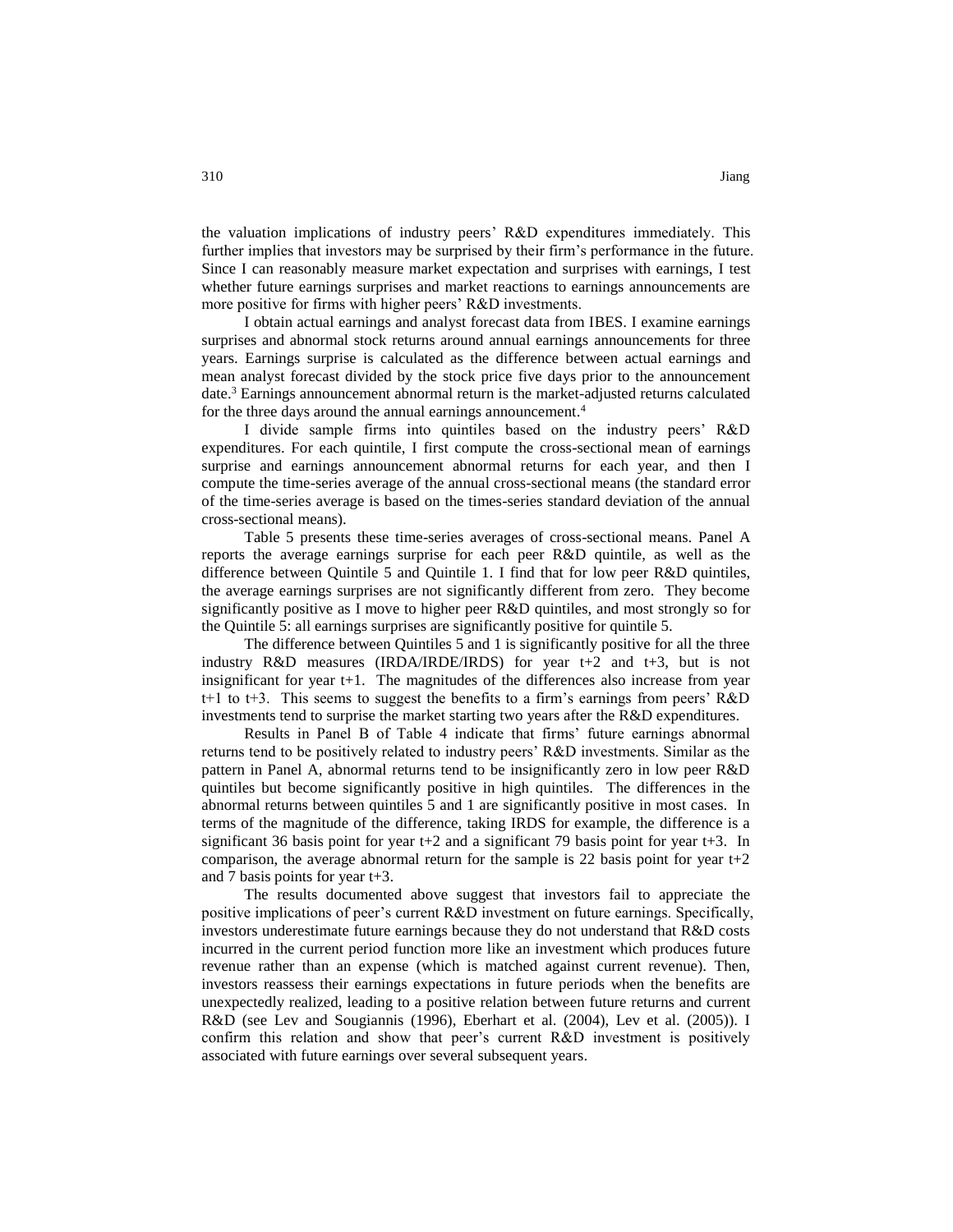#### INTERNATIONAL JOURNAL OF BUSINESS, 21(4), 2016 311

| Industry peer's R&D expenditures and future earnings news |            |                                  |            |            |                              |            |            |                             |            |  |
|-----------------------------------------------------------|------------|----------------------------------|------------|------------|------------------------------|------------|------------|-----------------------------|------------|--|
|                                                           |            | R&D measure: RDE(R&D/Market Cap) |            |            | R&D measure: RDA(R&D/Assets) |            |            | R&D measure: RDS(R&D/Sales) |            |  |
|                                                           | Year $t+1$ | Year $t+2$                       | Year $t+3$ | Year $t+1$ | Year $t+2$                   | Year $t+3$ | Year $t+1$ | Year $t+2$                  | Year $t+3$ |  |
| Panel A. Earnings Surprise (%):                           |            |                                  |            |            |                              |            |            |                             |            |  |
| Quintile1                                                 | 0.05       | $-0.05$                          | $-0.29$    | 0.03       | $-0.03$                      | $-0.07$    | 0.07       | $-0.01$                     | $-0.07$    |  |
|                                                           | (0.47)     | $(-0.36)$                        | $(-1.29)$  | (0.30)     | $(-0.24)$                    | $(-0.59)$  | (0.69)     | $(-0.08)$                   | $(-0.69)$  |  |
| Quintile2                                                 | 0.01       | 0.13                             | 0.03       | $-0.02$    | 0.08                         | $-0.41$    | 0.03       | 0.12                        | $-0.10$    |  |
|                                                           | (0.01)     | (1.00)                           | (0.22)     | $(-0.16)$  | (0.62)                       | $(-1.04)$  | (0.32)     | (1.12)                      | $(-0.50)$  |  |
| Quintile3                                                 | 0.20       | $0.41*$                          | $-0.08$    | 0.16       | $0.36**$                     | 0.20       | 0.26       | 0.39                        | $-0.06$    |  |
|                                                           | (0.67)     | (1.71)                           | $(-0.23)$  | (0.66)     | (2.16)                       | (1.02)     | (1.16)     | (1.57)                      | $(-0.12)$  |  |
| Quintile4                                                 | $0.19*$    | $0.29***$                        | $-0.51$    | $0.15*$    | 0.20                         | $-0.13$    | $-0.09$    | 0.14                        | $-0.31$    |  |
|                                                           | (1.64)     | (2.13)                           | $(-1.09)$  | (1.79)     | (1.29)                       | $(-0.34)$  | $(-0.51)$  | (0.92)                      | $(-1.15)$  |  |
| Quintile5                                                 | $0.33***$  | $0.36**$                         | $0.67**$   | $0.32**$   | $0.43***$                    | $0.54***$  | $0.37**$   | $0.39**$                    | $0.56**$   |  |
|                                                           | (2.19)     | (2.07)                           | (2.21)     | (2.09)     | (2.08)                       | (2.18)     | (2.23)     | (2.25)                      | (2.31)     |  |
| Ouintile5-1                                               | 0.28       | $0.41***$                        | $0.96***$  | 0.28       | $0.46**$                     | $0.61**$   | 0.30       | $0.39**$                    | $0.63***$  |  |
|                                                           | (1.56)     | (2.28)                           | (2.72)     | (1.63)     | (2.11)                       | (2.39)     | (1.55)     | (2.19)                      | (2.61)     |  |
| Panel B. Earnings announcement abnormal returns (%):      |            |                                  |            |            |                              |            |            |                             |            |  |
| Quintile1                                                 | $-0.01$    | 0.11                             | $-0.14$    | 0.04       | 0.01                         | $-0.12$    | 0.11       | $-0.04$                     | $-0.29**$  |  |
|                                                           | $(-0.02)$  | (0.95)                           | $(-0.84)$  | (0.27)     | (0.07)                       | $(-0.88)$  | (0.86)     | $(-0.35)$                   | $(-1.99)$  |  |
| Quintile2                                                 | $0.26**$   | 0.12                             | $-0.00$    | 0.11       | $-0.02$                      | $-0.07$    | 0.33       | 0.19                        | 0.07       |  |
|                                                           | (2.05)     | (0.75)                           | $(-0.01)$  | (1.03)     | $(-0.13)$                    | $(-0.38)$  | (2.05)     | (1.27)                      | (0.42)     |  |
| Quintile3                                                 | $0.42**$   | 0.22                             | $-0.06$    | $0.33*$    | 0.20                         | 0.07       | 0.32       | 0.41                        | $-0.11$    |  |
|                                                           | (2.18)     | (1.37)                           | $(-0.38)$  | (1.75)     | (1.08)                       | (0.43)     | (1.48)     | (1.62)                      | $(-0.56)$  |  |
| Quintile4                                                 | $0.26*$    | $0.46*$                          | $-0.05$    | $0.51***$  | $0.27**$                     | 0.07       | 0.19       | $0.41***$                   | $-0.20$    |  |
|                                                           | (1.74)     | (1.73)                           | $(-0.24)$  | (2.64)     | (2.32)                       | (0.50)     | (1.02)     | (2.65)                      | $(-1.15)$  |  |
| Quintile <sub>5</sub>                                     | $0.58***$  | $0.43***$                        | $0.35***$  | $0.54***$  | $0.37**$                     | $0.38***$  | $0.31***$  | $0.32***$                   | $0.50***$  |  |
|                                                           | (2.98)     | (2.76)                           | (2.39)     | (2.75)     | (2.42)                       | (2.18)     | (2.32)     | (2.56)                      | (3.44)     |  |
| Ouintile5-1                                               | $0.58*$    | $0.32*$                          | $0.50**$   | $0.50*$    | $0.37**$                     | $0.50**$   | 0.20       | $0.36**$                    | $0.79***$  |  |
|                                                           | (1.79)     | (1.74)                           | (1.98)     | (1.73)     | (2.01)                       | (2.25)     | (1.35)     | (2.15)                      | (4.89)     |  |

**Table 5**

This table reports the earnings announcement abnormal returns and earnings surprises by industry peer's R&D expenditures portfolios for years t+1, t+2 and t+3. The sample contains 47,053 firm-year observations. The earnings announcement abnormal return is market-adjusted returns (differences between firm returns and returns on the value-weighted NYSE/AMEX) calculated for the three days around the annual earnings announcement date. The earnings surprise is calculated as the difference between actual earnings and consensus analyst mean forecast divided by the stock price five days prior to the announcement date. Earnings data are from I/B/E/S. Earnings announcement dates are obtained from COMPUSTAT. I divide sample firms into quintile portfolios based on the industry peer's R&D expenditures. Portfolio Quintile 5 contains highest industry peer's R&D expenditures (IRDE, IRDA, or IRDS). Portfolio Quintile 1 contains lowest industry peer's R&D expenditures (IRDE, IRDA, or IRDS). I report the time-series mean of cross-sectional mean values for these portfolios. Panel A reports the results for earnings announcement abnormal returns, and Panel B reports those for earnings surprises. A \*\*\*, \*\*, \* denote significance at the 1%, 5%, and 10% levels, respectively. Numbers in parentheses are *t*statistics.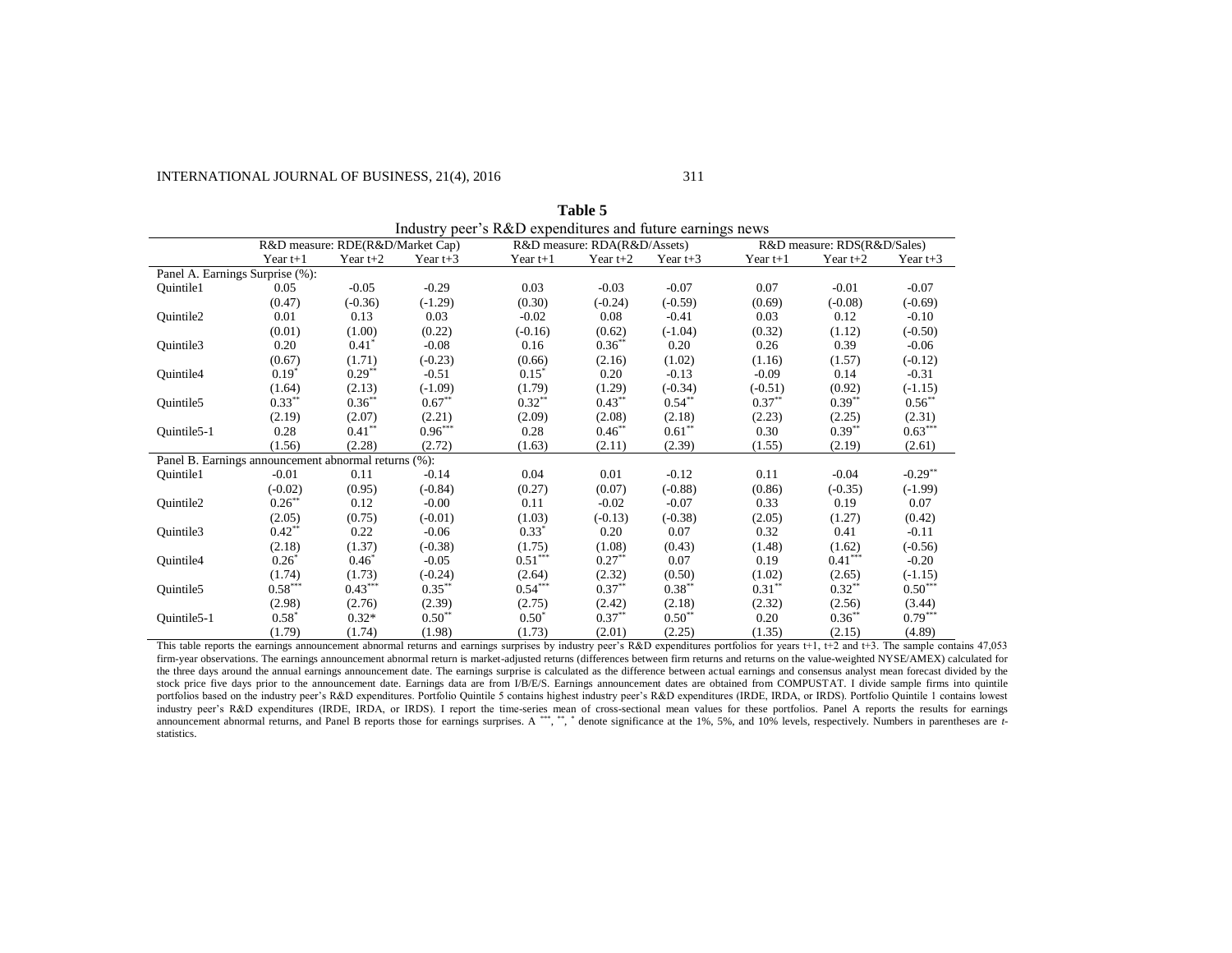In summary, I show evidence in this subsection that investors are surprised by firms' earnings performance following their peer firms' R&D investments. This is consistent with the notion that the market fails to immediately incorporate the externality effects of R&D expenditures.

#### **D. Industry Peer's R&D Expenditures And Market Expansion**

I are also interested to explore what might drive this R&D spillover effect. One plausible channel is that the industry investments in R&D lead to innovations that expand the market and increase market demand for the whole industry. For example, the success of iPhone reignites the market interest in smart phones in general, and also opens up an extended market that provides software for these smart phones. I thus hypothesize that the market expands when industry peer's R&D increases. To test the hypotheses, I estimate the following regressions:

Market Expansion 
$$
_{i,t+1} = \alpha_0 + \alpha_1 \times R \& D_{peer,t} + \beta \times Control \ variables + e_{i,r}
$$
 (3)

I measure market expansion in terms of industry sales growth, industry employment growth, and the percentage of new firms enters the industry. The regression results of Equation (3) are reported in Table 6. Industries with higher IRDE tend to have higher subsequent total sales growth, total employment growth, and larger percentage of new firms enter the industry. The coefficients on IRDA and IRDS are positive and significantly associated with industry employment growth and new firms entry, but are not significant for industry sales growth. In general, the results are consistent with my prediction: the market for an industry expands more when its R&D intensity is higher.

The intuition behind the result is the following. R&D spillovers among firms have a positive market expansion effect. The positive market expansion effect is due to the fact that R&D investment performed by one firm will reduce costs of other firms, via spillovers. The cost reduction of the firms due to spillovers will then create new demand and translate in larger market shares, thus providing a positive externality effect for the industry. Indeed, the above results suggest that ideas and technology may spread from one firm to another, resulting in economic growth for an entire industry, creating new demand, and expanding the market.

# **E. Industry Peers' R&D Expenditures, Market Expansion And Future Operating Performance**

If the R&D expenditure benefits the whole industry through market expansion, I also expect to see that the spillover effect on firm performance is stronger when the market expands more. I therefore estimate the following regressions:

Operating Performance 
$$
e_{i,t+k} = d_0 + d_1 \times R \& D_{peer,t}
$$
  
+  $d_2 \times (R \& D_{peer,t} \times Market Expansion_{t+k})$  (3)  
+  $d_3 \times R \& D_{i,t} + \beta \times Control variables + e_{i,t}$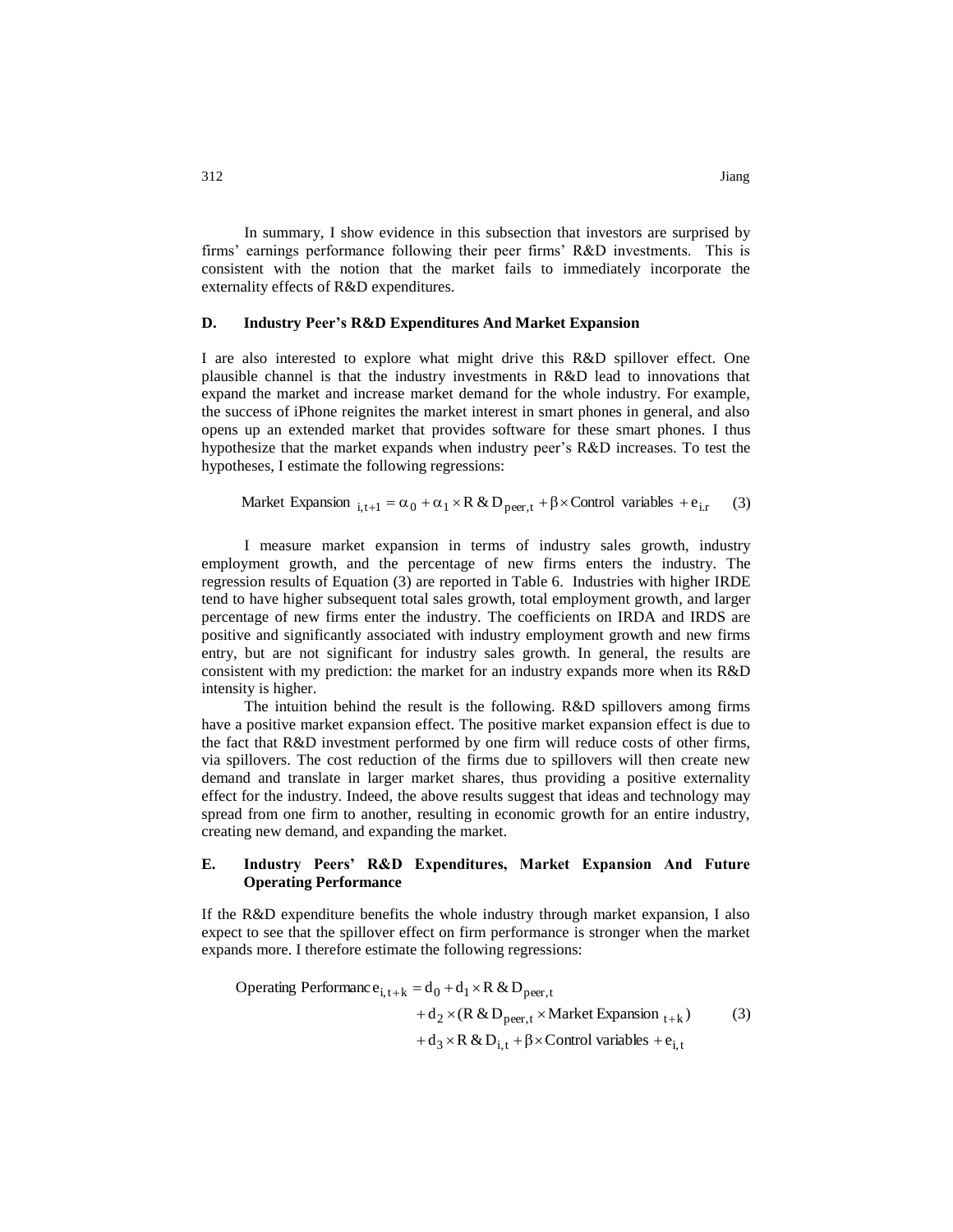where operating performance measures are gross profit margin, gross ROA or sales growth; and  $k=1$ , 2 or 3 years. The control variables are log of market capitalization (LnSIZE) and firm leverage (LEV). If the market expansion hypothesis holds, then  $d_2>0$ .

|                                                        | Table 6   |                       |            |  |  |  |  |  |  |  |
|--------------------------------------------------------|-----------|-----------------------|------------|--|--|--|--|--|--|--|
| Market expansions and industry peer's R&D expenditures |           |                       |            |  |  |  |  |  |  |  |
|                                                        | Industry  | Industry              | <b>New</b> |  |  |  |  |  |  |  |
| Sales Growth<br><b>Employment Growth</b><br>Entry      |           |                       |            |  |  |  |  |  |  |  |
| R&D measure: RDE(R&D/Market Cap)                       |           |                       |            |  |  |  |  |  |  |  |
| <b>IRDE</b>                                            | $4.78*$   | $6.18***$             | $7.13***$  |  |  |  |  |  |  |  |
|                                                        | (1.82)    | (2.26)                | (3.33)     |  |  |  |  |  |  |  |
| Ln(SIZE)                                               | $0.22***$ | $0.17***$             | 0.01       |  |  |  |  |  |  |  |
|                                                        | (3.24)    | (3.09)                | (0.02)     |  |  |  |  |  |  |  |
| LEV                                                    | 0.25      | 0.43                  | 0.04       |  |  |  |  |  |  |  |
|                                                        | (0.79)    | (1.09)                | (0.16)     |  |  |  |  |  |  |  |
| R&D measure: RDA(R&D/Assets)                           |           |                       |            |  |  |  |  |  |  |  |
| <b>IRDA</b>                                            | 5.34      | $6.99*$               | $12.59***$ |  |  |  |  |  |  |  |
|                                                        | (1.23)    | (1.65)                | (3.46)     |  |  |  |  |  |  |  |
| Ln(SIZE)                                               | $0.22***$ | $0.17***$             | 0.01       |  |  |  |  |  |  |  |
|                                                        | (3.25)    | (3.08)                | (0.09)     |  |  |  |  |  |  |  |
| <b>LEV</b>                                             | 0.09      | 0.19                  | 0.11       |  |  |  |  |  |  |  |
|                                                        | (0.28)    | (0.47)                | (0.44)     |  |  |  |  |  |  |  |
| R&D measure: RDS(R&D/Sales)                            |           |                       |            |  |  |  |  |  |  |  |
| <b>IRDS</b>                                            | 0.75      | $1.77*$               | $1.40*$    |  |  |  |  |  |  |  |
|                                                        | (1.05)    | (2.5)                 | (2.31)     |  |  |  |  |  |  |  |
| Ln(SIZE)                                               | $0.22***$ | $0.16^{\ast\ast\ast}$ | $-0.01$    |  |  |  |  |  |  |  |
|                                                        | (3.21)    | (3.03)                | $(-0.45)$  |  |  |  |  |  |  |  |
| LEV                                                    | 0.08      | 0.21                  | $-0.69$    |  |  |  |  |  |  |  |
|                                                        | (0.15)    | (0.34)                | $(-1.45)$  |  |  |  |  |  |  |  |

The table reports market expansion regression analysis for sample firms over 1975-2012. The sample contains 89,782 firm-year observations. The dependent variables are market expansion measures (Industry sales growth, Industry employment growth, and new firm entry). I rescale the dependent variable by a factor of 100. That is, I multiple the market expansion measures by 100. The independent variables are R&D measures (R&D/Market Cap, R&D/Assets, R&D/Sales), LnSIZE, and LEV. All variables are defined as in Table 1. All variables are winsorized at the  $1<sup>th</sup>$  and 99<sup>th</sup> percentiles. A \*\*\*, \*\*, \* denote significance at the 1%, 5%, and 10% levels, respectively. Numbers in parentheses are *t*-statistics.

The regression results of Equation (4) are reported in Table 7. Taking IRDS for example (panel C), future operating performance is always positively related to the interaction term of (industry sales growth\*IRDS) (8 out 9 coefficients are significant at the 10% level). The coefficients on (industry employment growth\*IRDS) are also significantly positive in most cases. When the market expansion is measured as the percentage of new publicly traded firms, I find the results are relatively weaker: only future sales growth (but not profit margin or ROA) is positively associated with the (new entry\*IRDS). Results are similar with IRDE (Panel A) and IRDA (Panel B). Those results are also statistically significant. For example, one standard deviation increase in (industry sales growth\*IRDS) increases sales growth by 2.9%, 3.4% and 4.0% in year t+1, t+2 and t+3, respectively. As discussed previously, the positive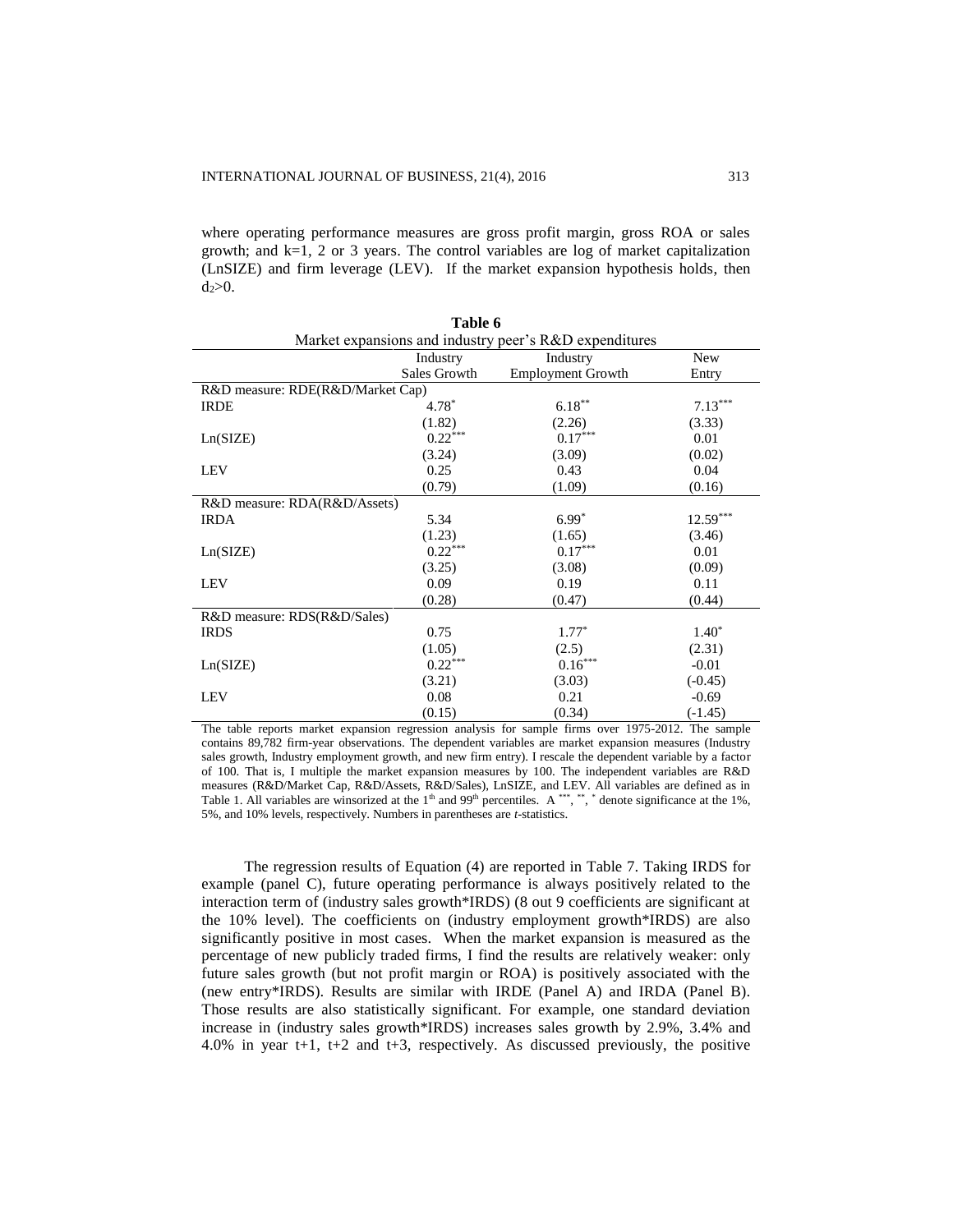market expansion effect is due to the fact that spillovers among firms reduce their costs and increase their market shares. Therefore, I expect a stronger spillover effect when

the market expands more. That is, I expect to see higher operating performance for firms in the industry that experience stronger productivity growth and larger market expansion. Overall, these results are consistent with the market expansion hypothesis: industry peers' R&D investments have a larger positive effect on a firm's operating performance where the market expands more.

# **IV. CONCLUSIONS**

In this study, I find evidence that R&D investments have positive externality effects. Firms' future operating performance is positively related to industry peers' (in terms of all peer firms, or leaders in the industry) R&D expenditures. Further, firms tend to experience positive abnormal returns following industry peers' high R&D expenditures. This suggests that the market not only underreact to a firm's own R&D investments (as suggested by both previous and my studies), but also to industry peers' R&D investments.

Consistent with the notion that the market underreacts to the externality effects of R&D, I also find that the market is surprised by firms' earnings performance following high peer R&D investments. Specifically, I find that future earnings surprises and abnormal stock returns around earnings announcements are significantly positive when industry peers have high R&D investments; and these measures are significantly higher than those firms whose industry peers have low R&D investments.

I also identify a channel through which the benefits of R&D investments can spill over to other firms in the industry: advances in technology expand the market demand. Consistent with this hypothesis, I find that industry sales and employment grow faster when industry R&D intensity is high; and that the positive externality effect on operating performance is stronger where the market expands more.

## **ENDNOTES**

- 1. In robust checks, I also use EBIT (earnings before interest and tax) margin and ROA. Results are robust. I choose to use gross profit margin and gross ROA because EBIT is influenced by R&D expenses.
- 2. I do not wonsorize PrRet to conform to the convention. Results are robust if I do winsorize this variable as well.
- 3. My results are robust to earnings surprise measured using the difference between reported earnings and consensus analysts' median earnings forecast divided by the stock price five days prior to the announcement date.
- 4. Market-adjusted returns are the differences between firm returns and returns on the value-weighted NYSE/AMEX index, both compounded over the  $[-1, +1]$  earnings announcement window.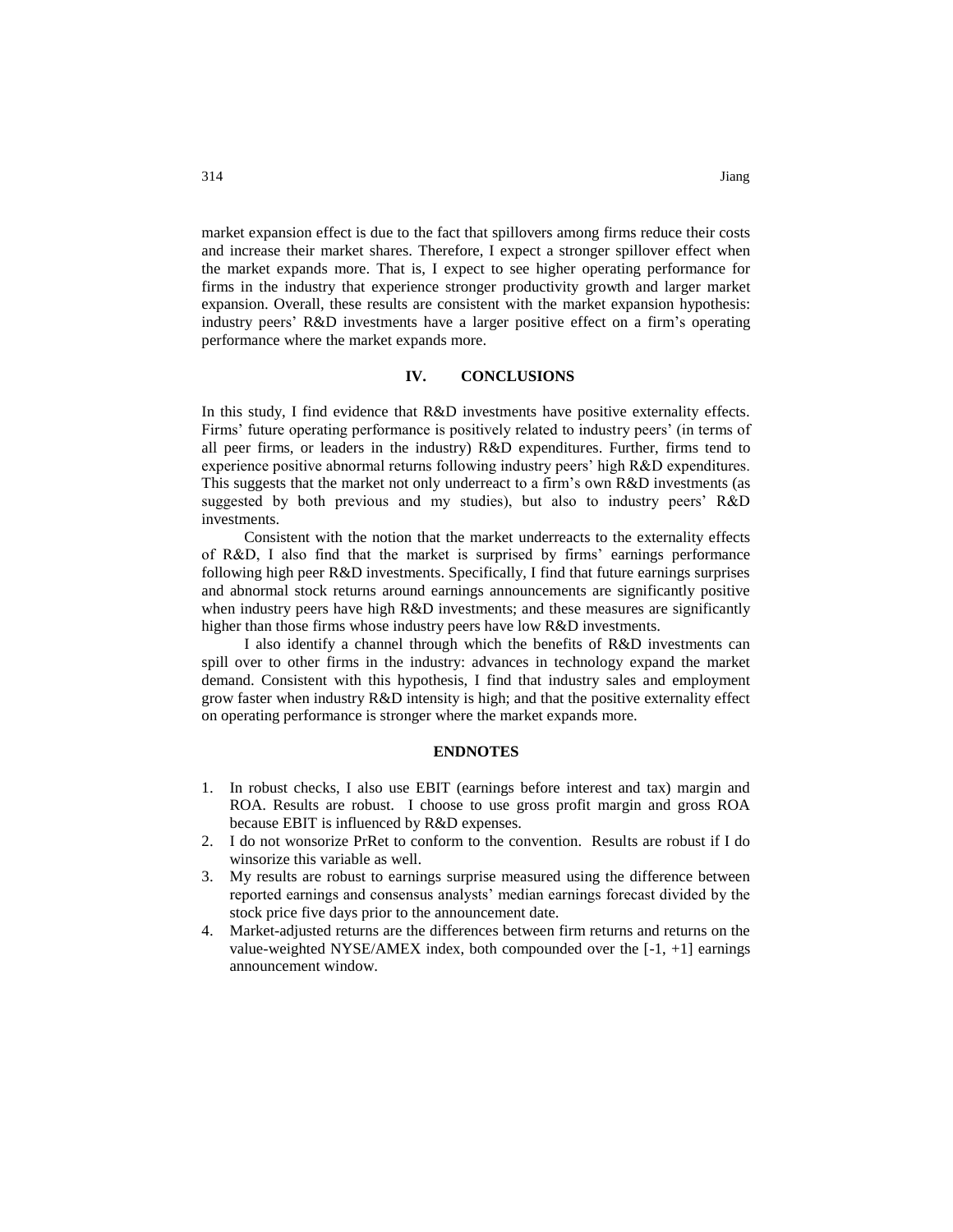# INTERNATIONAL JOURNAL OF BUSINESS, 21(4), 2016 315

# **Table 6** Operating performance, market expansion, and industry peer's R&D expenditures

|                                                      |                                                        |                  |              | Panel A                                                                                    |                  |              |                                                        |                  |              |
|------------------------------------------------------|--------------------------------------------------------|------------------|--------------|--------------------------------------------------------------------------------------------|------------------|--------------|--------------------------------------------------------|------------------|--------------|
|                                                      | Dependent variable: operating performance measures for |                  |              | R&D Measure: RDE(R&D/Market Cap)<br>Dependent variable: operating performance measures for |                  |              | Dependent variable: operating performance measures for |                  |              |
|                                                      |                                                        | Year $t+1$       |              |                                                                                            | Year $t+2$       |              |                                                        | Year $t+3$       |              |
|                                                      | Gross profit margin                                    | <b>Gross ROA</b> | Sales Growth | Gross profit margin                                                                        | <b>Gross ROA</b> | Sales Growth | Gross profit margin                                    | <b>Gross ROA</b> | Sales Growth |
| Market expansion measure: industry sales growth      |                                                        |                  |              |                                                                                            |                  |              |                                                        |                  |              |
| <b>IRDE</b>                                          | 2.39***                                                | $5.26**$         | $13.82***$   | $4.10**$                                                                                   | $10.05***$       | $13.65***$   | $6.10**$                                               | $10.95***$       | $11.02***$   |
|                                                      | (2.64)                                                 | (2.48)           | (3.47)       | (2.36)                                                                                     | (3.56)           | (3.66)       | (2.54)                                                 | (2.83)           | (3.24)       |
| Industry sales growth *IRDE                          | 1.11                                                   | $6.13***$        | $16.76***$   | 1.99**                                                                                     | $7.55***$        | 18.44***     | $2.75**$                                               | $7.74**$         | $20.63***$   |
|                                                      | (1.43)                                                 | (2.63)           | (4.59)       | (1.99)                                                                                     | (2.58)           | (4.91)       | (2.30)                                                 | (2.29)           | (5.44)       |
| <b>RDE</b>                                           | 1.87***                                                | 1.95             | $16.10***$   | $2.56***$                                                                                  | $-2.32$          | 16.49***     | $3.16***$                                              | $6.42*$          | $15.61***$   |
|                                                      | (3.42)                                                 | (0.74)           | (4.18)       | (3.10)                                                                                     | $(-0.68)$        | (4.39)       | (3.03)                                                 | (1.77)           | (4.00)       |
| Ln(SIZE)                                             | 0.01                                                   | $-0.44***$       | $-0.76***$   | 0.04                                                                                       | $-0.7***$        | $-1.18***$   | 0.11                                                   | $-0.64***$       | $-1.03***$   |
|                                                      | (0.34)                                                 | $(-6.22)$        | $(-5.31)$    | (0.65)                                                                                     | $(-6.56)$        | $(-7.46)$    | (1.33)                                                 | $(-4.58)$        | $(-6.63)$    |
| <b>LEV</b>                                           | $-0.41$                                                | $-10.18***$      | $-4.86***$   | $-0.78$                                                                                    | $-4.63**$        | $-6.10***$   | $-0.77$                                                | $-1.30$          | $-2.41$      |
|                                                      | $(-1.21)$                                              | $(-6.59)$        | $(-2.89)$    | $(-1.38)$                                                                                  | $(-2.44)$        | $(-2.63)$    | $(-1.15)$                                              | $(-0.58)$        | $(-1.09)$    |
| Market expansion measure: industry employment growth |                                                        |                  |              |                                                                                            |                  |              |                                                        |                  |              |
| <b>IRDE</b>                                          | $2.78***$                                              | $6.72***$        | $14.66***$   | $4.36**$                                                                                   | $11.27***$       | 14.97***     | $6.23***$                                              | $12.16***$       | $12.16***$   |
|                                                      | (2.98)                                                 | (2.75)           | (3.22)       | (2.44)                                                                                     | (3.58)           | (3.35)       | (2.62)                                                 | (3.12)           | (2.91)       |
| Industry employment growth                           |                                                        |                  |              |                                                                                            |                  |              |                                                        |                  |              |
| *IRDE                                                | 0.35                                                   | 3.97             | 17.81***     | 1.02                                                                                       | $4.85*$          | 18.44***     | 2.05                                                   | $6.16*$          | $20.24***$   |
|                                                      | (0.42)                                                 | (1.60)           | (4.56)       | (0.93)                                                                                     | (1.76)           | (4.07)       | (1.53)                                                 | (1.72)           | (4.17)       |
| <b>RDE</b>                                           | 1.85***                                                | 1.73             | 15.74***     | 2.49***                                                                                    | $-2.67$          | $16.23***$   | $3.13***$                                              | $6.47*$          | $15.42***$   |
|                                                      | (3.46)                                                 | (0.65)           | (4.03)       | (3.14)                                                                                     | $(-0.78)$        | (4.28)       | (3.04)                                                 | (1.80)           | (3.90)       |
| Ln(SIZE)                                             | 0.01                                                   | $-0.44***$       | $-0.78***$   | 0.04                                                                                       | $-0.70***$       | $-1.19***$   | 0.11                                                   | $-0.64***$       | $-1.03***$   |
|                                                      | (0.31)                                                 | $(-6.27)$        | $(-5.43)$    | (0.64)                                                                                     | $(-6.81)$        | $(-7.52)$    | (1.31)                                                 | $(-4.66)$        | $(-6.53)$    |
| <b>LEV</b>                                           | $-0.40$                                                | $-10.12***$      | $-4.52***$   | $-0.76$                                                                                    | $-4.55*$         | $-5.89**$    | $-0.77$                                                | $-1.27$          | $-2.24$      |
|                                                      | $(-1.19)$                                              | $(-6.48)$        | $(-2.67)$    | $(-1.34)$                                                                                  | $(-2.35)$        | $(-2.50)$    | $(-1.14)$                                              | $(-0.56)$        | $(-0.98)$    |
| Market expansion measure: new entry                  |                                                        |                  |              |                                                                                            |                  |              |                                                        |                  |              |
| <b>IRDE</b>                                          | $3.52***$                                              | $7.73**$         | $13.54***$   | 4.93**                                                                                     | $11.55***$       | 12.97***     | $6.66***$                                              | $12.35***$       | $10.30***$   |
|                                                      | (2.75)                                                 | (2.44)           | (2.94)       | (2.32)                                                                                     | (3.68)           | (3.42)       | (2.87)                                                 | (3.52)           | (2.72)       |
| New entry*IRDE                                       | $-2.20$                                                | 1.27             | 24.37***     | $-0.19$                                                                                    | 5.09             | $30.74***$   | 1.35                                                   | 9.21             | $36.50**$    |
|                                                      | $(-1.11)$                                              | (0.29)           | (3.15)       | $(-0.10)$                                                                                  | (1.05)           | (2.73)       | (0.57)                                                 | (1.42)           | (2.33)       |
| <b>RDE</b>                                           | $1.82***$                                              | 1.43             | $15.68***$   | $2.47***$                                                                                  | $-2.75$          | $16.31***$   | $3.22***$                                              | $6.39*$          | $15.69***$   |
|                                                      | (3.39)                                                 | (0.54)           | (3.98)       | (3.14)                                                                                     | $(-0.80)$        | (4.25)       | (3.17)                                                 | (1.76)           | (3.97)       |
| Ln(SIZE)                                             | 0.02                                                   | $-0.44***$       | $-0.81***$   | 0.04                                                                                       | $-0.72***$       | $-1.26***$   | 0.10                                                   | $-0.68***$       | $-1.11***$   |
|                                                      | (0.49)                                                 | $(-6.34)$        | $(-5.44)$    | (0.67)                                                                                     | $(-7.10)$        | $(-7.81)$    | (1.21)                                                 | $(-5.11)$        | $(-7.11)$    |
| <b>LEV</b>                                           | $-0.41$                                                | $-10.14***$      | $-4.94***$   | $-0.8$                                                                                     | $-4.53**$        | $-5.91**$    | $-0.8$                                                 | $-1.25$          | $-2.46$      |
|                                                      | $(-1.22)$                                              | $(-6.48)$        | $(-2.94)$    | $(-1.42)$                                                                                  | $(-2.33)$        | $(-2.52)$    | $(-1.18)$                                              | $(-0.55)$        | $(-1.09)$    |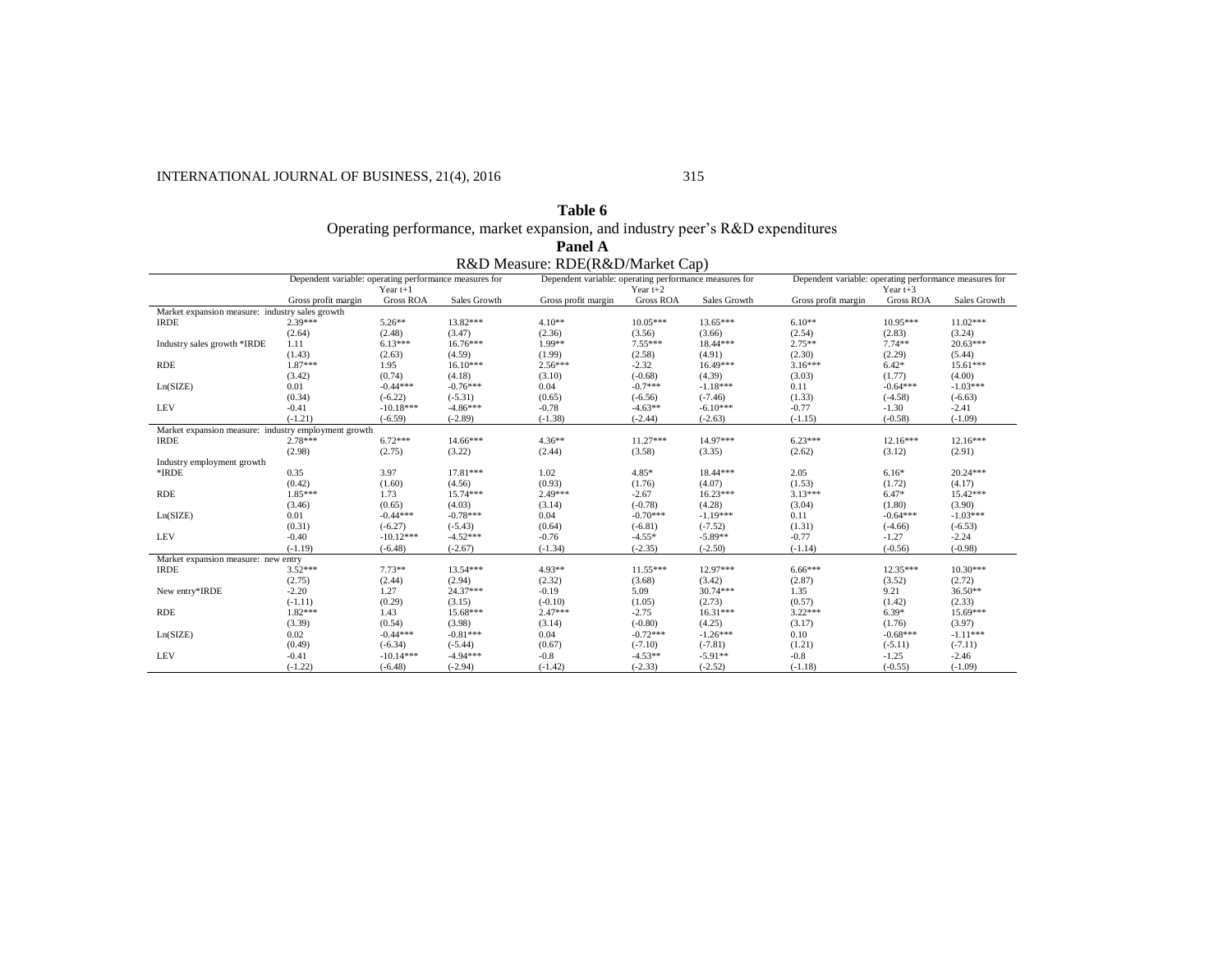316 Jiang Serbian Serbian Serbian Serbian Serbian Serbian Serbian Serbian Serbian Serbian Serbian Serbian Serbian Serbian Serbian Serbian Serbian Serbian Serbian Serbian Serbian Serbian Serbian Serbian Serbian Serbian Serb

**Panel B** R&D measure: RDA (R&D/Assets)

|                                                    | Dependent variable: operating performance measures for<br>Year $t+1$ |                          |                   |                     | Dependent variable: operating performance measures for<br>Year $t+2$ |                      |                     | Dependent variable: operating performance measures for<br>Year $t+3$ |                   |  |  |
|----------------------------------------------------|----------------------------------------------------------------------|--------------------------|-------------------|---------------------|----------------------------------------------------------------------|----------------------|---------------------|----------------------------------------------------------------------|-------------------|--|--|
|                                                    | Gross profit margin                                                  | <b>Gross ROA</b>         | Sales Growth      | Gross profit margin | <b>Gross ROA</b>                                                     | Sales Growth         | Gross profit margin | <b>Gross ROA</b>                                                     | Sales Growth      |  |  |
| Market expansion measure: industry sales growth    |                                                                      |                          |                   |                     |                                                                      |                      |                     |                                                                      |                   |  |  |
| <b>IRDA</b>                                        | $4.33***$                                                            | $10.71**$                | 15.52***          | 7.06***             | 17.96***                                                             | $16.16***$           | $10.30***$          | 21.78***                                                             | 15.33***          |  |  |
|                                                    | (2.76)                                                               | (2.51)                   | (2.61)            | (2.67)              | (3.22)                                                               | (3.01)               | (2.78)              | (2.88)                                                               | (2.88)            |  |  |
| Industry sales growth                              |                                                                      |                          |                   |                     |                                                                      |                      |                     |                                                                      |                   |  |  |
| *IRDA                                              | 1.14                                                                 | $5.67***$                | 16.28***          | $2.04*$             | $7.37***$                                                            | 17.88***             | $2.34***$           | $7.60**$                                                             | 19.72***          |  |  |
|                                                    | (1.47)                                                               | (2.68)                   | (4.47)            | (1.92)              | (2.57)                                                               | (4.86)               | (2.10)              | (2.42)                                                               | (5.46)            |  |  |
| <b>RDA</b>                                         | $6.02***$                                                            | 9.00                     | 50.67***          | $9.40***$           | 14.07*                                                               | 47.94***             | $11.34***$          | $23.40***$                                                           | 40.95***          |  |  |
|                                                    | (3.49)                                                               | (1.50)                   | (6.40)            | (3.38)              | (1.68)                                                               | (6.43)               | (3.64)              | (2.61)                                                               | (4.77)            |  |  |
| Ln(SIZE)                                           | 0.02                                                                 | $-0.42***$               | $-0.76***$        | 0.05                | $-0.67$                                                              | $-1.18***$           | 0.12                | $-0.62***$                                                           | $-1.02***$        |  |  |
|                                                    | (0.51)                                                               | $(-6.03)$                | $(-5.58)$         | (0.79)              | $(-6.63)$                                                            | $(-7.76)$            | (1.47)              | $(-4.53)$                                                            | $(-6.71)$         |  |  |
| <b>LEV</b>                                         | 0.28                                                                 | $-10.53***$              | $-0.22$           | 0.29                | $-5.66***$                                                           | $-1.88$              | 0.53                | $-2.96$                                                              | 1.09              |  |  |
|                                                    | (0.94)                                                               | $(-7.04)$                | $(-0.12)$         | (0.58)              | $(-3.18)$                                                            | $(-0.80)$            | (0.86)              | $(-1.38)$                                                            | (0.48)            |  |  |
|                                                    | Market expansion measure: industry employment growth                 |                          |                   |                     |                                                                      |                      |                     |                                                                      |                   |  |  |
| <b>IRDA</b>                                        | 4.89***                                                              | $12.31***$               | 15.98**           | $7.46***$           | $19.41***$                                                           | $17.83***$           | $10.4***$           | $23.26***$                                                           | $17.2***$         |  |  |
|                                                    | (3.04)                                                               | (2.66)                   | (2.36)            | (2.76)              | (3.26)                                                               | (2.69)               | (2.81)              | (3.10)                                                               | (2.73)            |  |  |
|                                                    | Market expansion measure: Industry employment growth                 |                          |                   |                     |                                                                      |                      |                     |                                                                      |                   |  |  |
| *IRDA                                              | 0.19                                                                 | $3.84*$                  | 16.94***          | 0.91                | $4.77*$                                                              | 17.95***             | 1.79                | $6.39*$                                                              | 19.65***          |  |  |
|                                                    | (0.24)                                                               | (1.66)                   | (4.62)            | (0.82)              | (1.75)                                                               | (4.11)               | (1.33)              | (1.88)                                                               | (4.16)            |  |  |
| <b>RDA</b>                                         | $6.00***$                                                            | 9.30                     | 50.04***          | $9.20***$           | 14.75*                                                               | 47.45***             | $11.25***$          | 23.68***                                                             | $40.65***$        |  |  |
|                                                    | (3.53)                                                               | (1.50)                   | (6.17)            | (3.42)              | (1.71)                                                               | (6.28)               | (3.69)              | (2.62)                                                               | (4.65)            |  |  |
| Ln(SIZE)                                           | 0.02                                                                 | $-0.42***$               | $-0.78***$        | 0.05                | $-0.68***$                                                           | $-1.20***$           | 0.12                | $-0.61***$                                                           | $-1.03***$        |  |  |
| <b>LEV</b>                                         | (0.48)<br>0.28                                                       | $(-6.03)$<br>$-10.49***$ | $(-5.68)$<br>0.01 | (0.78)<br>0.29      | $(-6.87)$<br>$-5.68***$                                              | $(-7.85)$<br>$-1.76$ | (1.46)<br>0.49      | $(-4.59)$<br>$-2.96$                                                 | $(-6.64)$<br>1.25 |  |  |
|                                                    | (0.95)                                                               | $(-6.95)$                | (0.01)            | (0.57)              | $(-3.16)$                                                            | $(-0.74)$            | (0.80)              | $(-1.36)$                                                            | (0.54)            |  |  |
|                                                    |                                                                      |                          |                   |                     |                                                                      |                      |                     |                                                                      |                   |  |  |
| Market expansion measure: new entry<br><b>IRDA</b> | $6.70***$                                                            | $13.81**$                | 14.43**           | 9.83***             | $20.55***$                                                           | $16.22***$           | $12.52***$          | $23.72***$                                                           | $15.02***$        |  |  |
|                                                    | (2.91)                                                               | (2.34)                   | (2.13)            | (2.67)              | (3.32)                                                               | (3.01)               | (3.09)              | (3.47)                                                               | (2.81)            |  |  |
| New entry*IRDA                                     | $-4.05*$                                                             | 3.26                     | $21.32***$        | $-3.25$             | 6.09                                                                 | $28.13**$            | $-3.19$             | 6.64                                                                 | 32.33**           |  |  |
|                                                    | $(-1.68)$                                                            | (0.87)                   | (2.95)            | $(-1.61)$           | (1.03)                                                               | (2.49)               | $(-1.18)$           | (1.11)                                                               | (2.14)            |  |  |
| <b>RDA</b>                                         | $6.00***$                                                            | 9.82                     | 50.71***          | $9.15***$           | 15.17*                                                               | 47.16***             | $11.52***$          | 23.76**                                                              | 41.34***          |  |  |
|                                                    | (3.45)                                                               | (1.56)                   | (6.22)            | (3.41)              | (1.76)                                                               | (6.13)               | (3.86)              | (2.60)                                                               | (4.71)            |  |  |
| Ln(SIZE)                                           | 0.03                                                                 | $-0.41***$               | $-0.81***$        | 0.05                | $-0.69***$                                                           | $-1.27***$           | 0.11                | $-0.65***$                                                           | $-1.11***$        |  |  |
|                                                    | (0.64)                                                               | $(-6.09)$                | $(-5.74)$         | (0.81)              | $(-7.12)$                                                            | $(-8.09)$            | (1.35)              | $(-5.00)$                                                            | $(-7.18)$         |  |  |
| <b>LEV</b>                                         | 0.28                                                                 | $-10.52***$              | $-0.41$           | 0.25                | $-5.65***$                                                           | $-1.87$              | 0.50                | $-2.92$                                                              | 1.02              |  |  |
|                                                    | (0.94)                                                               | $(-6.99)$                | $(-0.23)$         | (0.5)               | $(-3.14)$                                                            | $(-0.79)$            | (0.79)              | $(-1.36)$                                                            | (0.45)            |  |  |
|                                                    |                                                                      |                          |                   |                     |                                                                      |                      |                     |                                                                      |                   |  |  |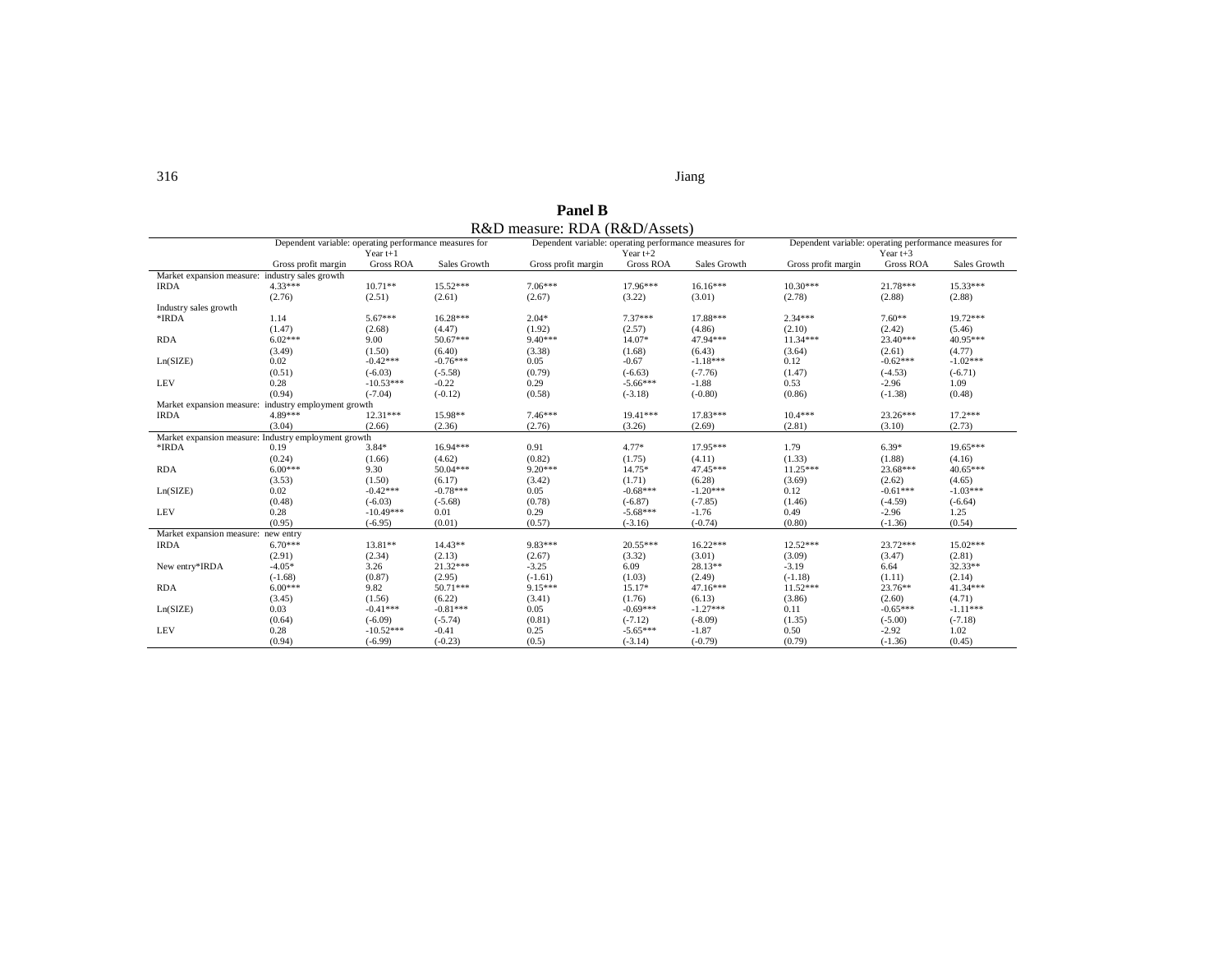|                                                      |                                                                      |                  |              | R&D Measure: RDS(R&D/Sales) |                                                                      |              |                     |                                                                      |              |  |
|------------------------------------------------------|----------------------------------------------------------------------|------------------|--------------|-----------------------------|----------------------------------------------------------------------|--------------|---------------------|----------------------------------------------------------------------|--------------|--|
|                                                      | Dependent variable: operating performance measures for<br>Year $t+1$ |                  |              |                             | Dependent variable: operating performance measures for<br>Year $t+2$ |              |                     | Dependent variable: operating performance measures for<br>Year $t+3$ |              |  |
|                                                      | Gross profit margin                                                  | <b>Gross ROA</b> | Sales Growth | Gross profit margin         | <b>Gross ROA</b>                                                     | Sales Growth | Gross profit margin | <b>Gross ROA</b>                                                     | Sales Growth |  |
| Market expansion measure: industry sales growth      |                                                                      |                  |              |                             |                                                                      |              |                     |                                                                      |              |  |
| <b>IRDS</b>                                          | $0.51**$                                                             | $1.46*$          | 1.14         | $0.92**$                    | $3.05*$                                                              | 2.11         | $1.27**$            | $3.99*$                                                              | 1.63         |  |
|                                                      | (2.20)                                                               | (1.80)           | (0.88)       | (2.07)                      | (1.73)                                                               | (1.27)       | (1.98)              | (1.72)                                                               | (1.37)       |  |
| Industry sales growth *IRDS                          | 1.28                                                                 | $6.27***$        | $16.91***$   | $1.97*$                     | $6.61**$                                                             | $17.4***$    | $2.09**$            | $5.24*$                                                              | 18.53***     |  |
|                                                      | (1.48)                                                               | (2.90)           | (4.58)       | (1.82)                      | (2.47)                                                               | (4.88)       | (2.18)              | (1.97)                                                               | (5.59)       |  |
| <b>RDS</b>                                           | 8.75**                                                               | 13.99*           | 77.59***     | 13.07**                     | 21.09**                                                              | 78.34***     | 17.54***            | 17.98                                                                | 66.15***     |  |
|                                                      | (2.47)                                                               | (1.90)           | (6.97)       | (2.48)                      | (1.99)                                                               | (7.45)       | (3.24)              | (1.62)                                                               | (6.72)       |  |
| Ln(SIZE)                                             | $-0.01$                                                              | $-0.46***$       | $-0.86***$   | 0.02                        | $-0.75***$                                                           | $-1.29***$   | 0.08                | $-0.72***$                                                           | $-1.13***$   |  |
|                                                      | $(-0.01)$                                                            | $(-6.82)$        | $(-6.56)$    | (0.34)                      | $(-7.21)$                                                            | $(-8.56)$    | (1.00)              | $(-5.11)$                                                            | $(-7.85)$    |  |
| <b>LEV</b>                                           | 0.15                                                                 | $-9.62***$       | $-0.10$      | 0.01                        | $-4.28**$                                                            | $-1.62$      | 0.17                | $-1.20$                                                              | 1.08         |  |
|                                                      | (0.49)                                                               | $(-6.64)$        | $(-0.06)$    | (0.01)                      | $(-2.51)$                                                            | $(-0.72)$    | (0.28)              | $(-0.57)$                                                            | (0.50)       |  |
| Market expansion measure: industry employment growth |                                                                      |                  |              |                             |                                                                      |              |                     |                                                                      |              |  |
| <b>IRDS</b>                                          | $0.64**$                                                             | $1.64*$          | 1.36         | $1.03*$                     | $3.24***$                                                            | 2.74         | $1.24**$            | $4.02*$                                                              | 1.88         |  |
|                                                      | (2.12)                                                               | (1.75)           | (0.95)       | (1.93)                      | (1.72)                                                               | (1.28)       | (2.02)              | (1.77)                                                               | (1.39)       |  |
| Industry employment growth                           |                                                                      |                  |              |                             |                                                                      |              |                     |                                                                      |              |  |
| *IRDS                                                | 0.59                                                                 | $4.21**$         | $17.11***$   | 1.28                        | $4.51**$                                                             | $17.64***$   | $2.17*$             | 4.30                                                                 | 18.49***     |  |
|                                                      | (0.79)                                                               | (2.22)           | (4.29)       | (1.16)                      | (2.00)                                                               | (3.95)       | (1.86)              | (1.60)                                                               | (4.30)       |  |
| <b>RDS</b>                                           | $8.75***$                                                            | 14.17*           | 77.76***     | 12.99**                     | $20.66*$                                                             | 78.17***     | 17.44***            | 18.00                                                                | 66.49***     |  |
|                                                      | (2.51)                                                               | (1.90)           | (6.95)       | (2.49)                      | (1.92)                                                               | (7.33)       | (3.24)              | (1.61)                                                               | (6.59)       |  |
| Ln(SIZE)                                             | $-0.01$                                                              | $-0.46***$       | $-0.88***$   | 0.02                        | $-0.75***$                                                           | $-1.31***$   | 0.08                | $-0.72***$                                                           | $-1.15***$   |  |
|                                                      | $(-0.06)$                                                            | $(-6.80)$        | $(-6.68)$    | (0.29)                      | $(-7.45)$                                                            | $(-8.76)$    | (1.00)              | $(-5.22)$                                                            | $(-7.90)$    |  |
| <b>LEV</b>                                           | 0.15                                                                 | $-9.62***$       | 0.08         | 0.03                        | $-4.28**$                                                            | $-1.45$      | 0.17                | $-1.22$                                                              | 1.20         |  |
|                                                      | (0.49)                                                               | $(-6.58)$        | (0.05)       | (0.06)                      | $(-2.47)$                                                            | $(-0.64)$    | (0.28)              | $(-0.58)$                                                            | (0.55)       |  |
| Market expansion measure: new entry                  |                                                                      |                  |              |                             |                                                                      |              |                     |                                                                      |              |  |
| <b>IRDS</b>                                          | 0.53                                                                 | $1.92*$          | 0.11         | 1.92                        | $3.59*$                                                              | 1.05         | $1.73*$             | $5.05*$                                                              | 0.86         |  |
|                                                      | (1.42)                                                               | (1.72)           | (0.11)       | (1.40)                      | (1.68)                                                               | (1.09)       | (1.72)              | (1.66)                                                               | (1.24)       |  |
| New entry*IRDS                                       | 1.20                                                                 | 5.55             | $31.94***$   | 0.76                        | 6.17                                                                 | 35.00***     | 2.30                | 3.61                                                                 | 35.42**      |  |
|                                                      | (0.95)                                                               | (1.48)           | (3.10)       | (0.27)                      | (0.84)                                                               | (2.78)       | (0.78)              | (0.55)                                                               | (2.37)       |  |
| <b>RDS</b>                                           | $8.77**$                                                             | $14.03*$         | 77.9***      | 13.24**                     | 20.48*                                                               | $77.01***$   | 17.69***            | 17.46                                                                | 66.20***     |  |
|                                                      | (2.49)                                                               | (1.86)           | (6.79)       | (2.57)                      | (1.87)                                                               | (6.98)       | (3.32)              | (1.54)                                                               | (6.35)       |  |
| Ln(SIZE)                                             | $-0.01$                                                              | $-0.47***$       | $-0.91***$   | 0.01                        | $-0.78***$                                                           | $-1.38***$   | 0.07                | $-0.74***$                                                           | $-1.22$      |  |
|                                                      | $(-0.04)$                                                            | $(-6.84)$        | $(-6.79)$    | (0.21)                      | $(-7.68)$                                                            | $(-8.87)$    | (0.87)              | $(-5.56)$                                                            | $(-8.47)$    |  |
| <b>LEV</b>                                           | 0.15                                                                 | $-9.64***$       | $-0.16$      | 0.01                        | $-4.30**$                                                            | $-1.49$      | 0.12                | $-1.27$                                                              | 1.08         |  |
|                                                      | (0.48)                                                               | $(-6.69)$        | $(-0.1)$     | (0.01)                      | $(-2.47)$                                                            | $(-0.66)$    | (0.2)               | $(-0.61)$                                                            | (0.51)       |  |

**Panel C**

 $(0.48)$   $(-6.69)$   $(-0.1)$   $(0.01)$   $(-2.47)$   $(-0.66)$   $(0.2)$   $(-0.61)$   $(-0.61)$   $(0.51)$   $(0.51)$   $(0.61)$   $(0.61)$   $(0.61)$   $(0.61)$   $(0.61)$   $(0.61)$   $(0.61)$   $(0.61)$   $(0.61)$   $(0.61)$   $(0.61)$   $(0.61)$   $(0.61)$   $(0.61)$ t+1, t+2 and t+3, respectively. I rescale the dependent variable by a factor of 100. That is, I multiple the R&D measures by 100. The independent variables are industry R&D measures, the interaction of industry R&D measures and market expansion measures (Industry sales growth, Industry employment growth, New firm entry), LnSIZE, and LEV. In Panel A, R&D measure is RDE (R&D/Market Cap). In Panel B, R&D measure is RDE (R&D/Assets). In Panel C, R&D measure is RDS (R&D/Sales). All variables are defined as in Table 1. All variables are winsorized at the 1th and 99th percentiles. A \*\*\*, \*